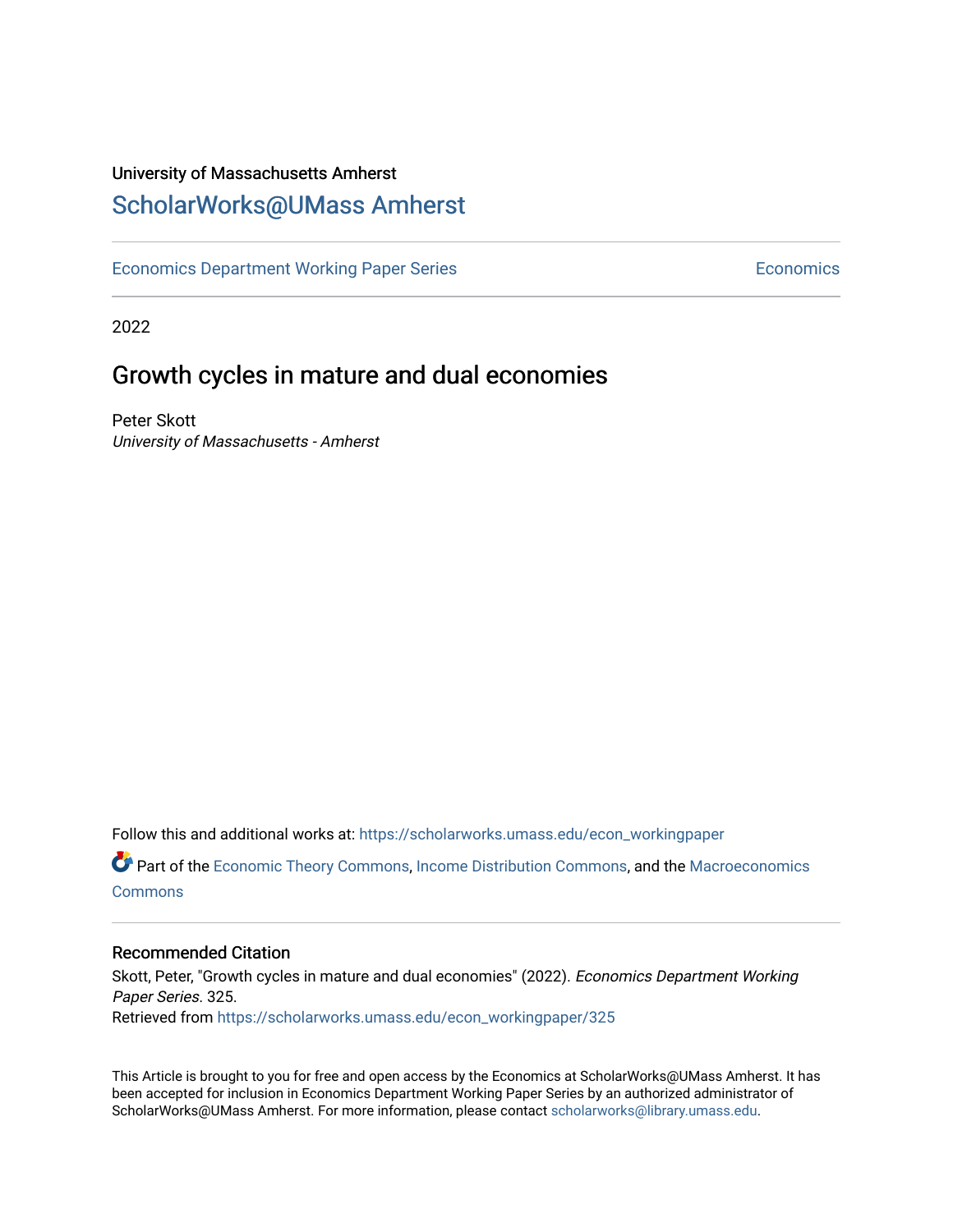# Growth cycles in mature and dual economies

Peter Skott

March 11, 2022

#### Abstract

Mature economies may experience fluctuations, but the average medium and long run growth rate matches the natural rate. Like Kaldor's neo-Keynesian models, the Marx-Goodwin tradition explains this outcome by endogenizing the distribution of income and assuming that the accumulation of capital is increasing as a function of the profit share. The application of Goodwin cycles to developing economies may be hard to justify, however. The modified Goodwin models in this paper include relative-wage norms as a central element of wage formation. Norms change endogenously, leading to path dependence (hysteresis) in the stationary solution for the employment share of the modern sector. The effects of  $shocks$  – the sensitivity of the long-run outcome to initial conditions – may be amplified by non-linearities in the adjustment of wages to deviations of actual wages from the norm.

Key words: Goodwin cycles, wage norms, employment hysteresis JEL codes: E11, E32, O41

## 1 Introduction

Harrod's analysis of the dynamics of capitalist economies identified two distinct problems. The Örst problem concerned the absence of automatic adjustments of the 'warranted rate of growth' to the 'natural rate'. Assuming a constant saving rate out of income, a constant output capital ratio and a constant depreciation rate of capital, the equilibrium condition for the goods market determines a unique warranted rate of growth; only by a fluke will this warranted rate be equal to the growth rate of the labor force in efficiency units (the natural rate of growth). The second problem highlighted the likely instability of the warranted growth path when Örms react to positive (negative) deviations of actual and desired utilization by increasing (decreasing) the rate of accumulation.

Many economies follow growth paths that seem to align the natural and warranted growth rates. The rich OECD countries may not always have full employment, but the employment rate fluctuates around a fairly high level, and these

Department of Economics, University of Massachusetts Amherst, and Aalborg University; email: pskott@econs.umass.edu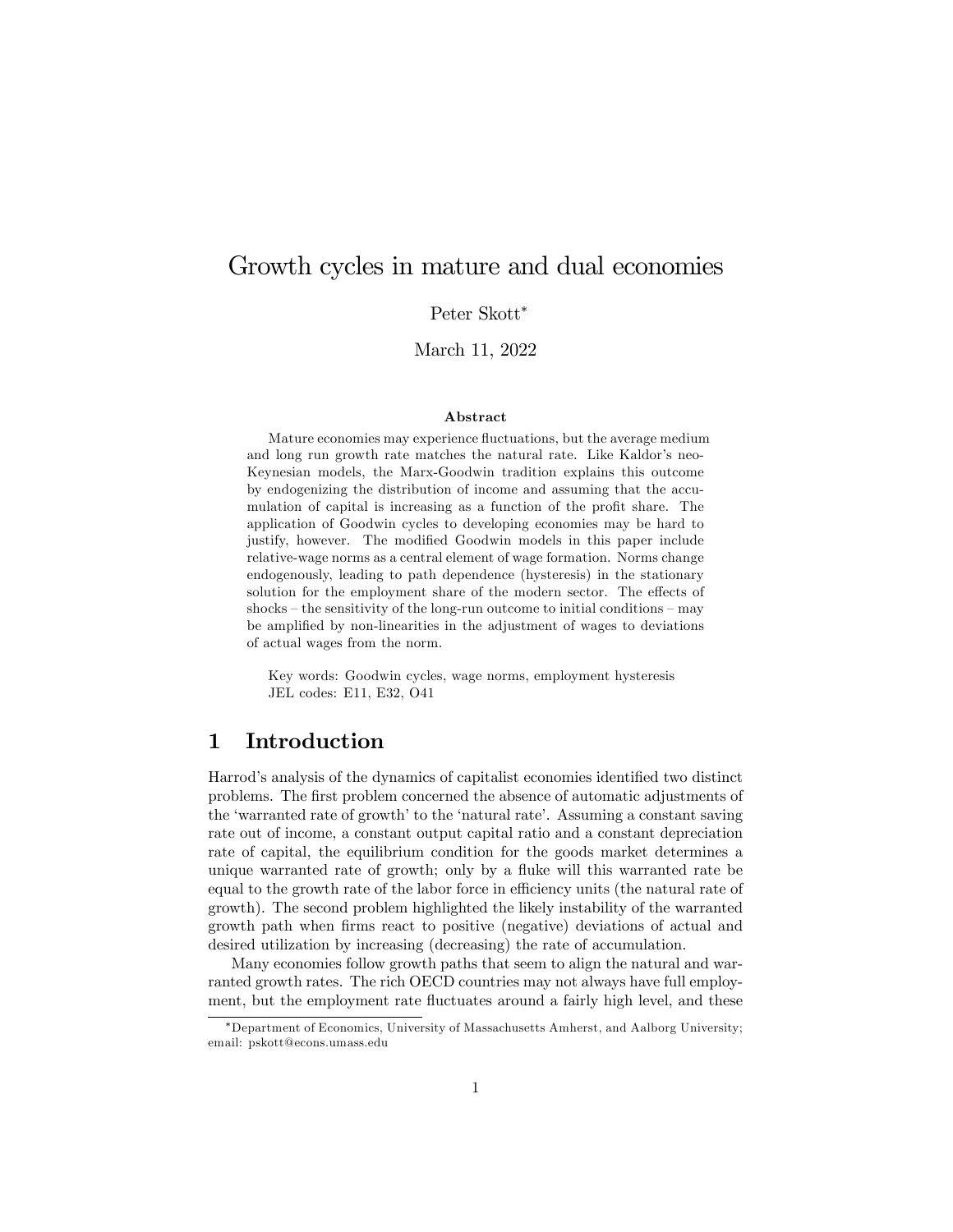economies would come up against labor constraints if aggregate demand were to expand rapidly over periods lasting more than few years. Large-scale immigration could alleviate labor shortages but would almost certainly run into political constraints, and it is limited how fast and to what extent these economies would be able to draw new groups into the domestic labor market through changes in the retirement age, for instance, or increases in women's participation rate. In these ëmature economiesíwith áuctuations around a near-full-employment trend the warranted growth rate appears to adjust to the natural rate, with perhaps some adjustment coming also from induced changes in the natural rate.

I have argued elsewhere that Harrod's two problems open the way for a Keynesian theory of local instability and endogenous cycles in mature economies. This paper, however, focuses exclusively on Harrod's first problem and the way it has been addressed by prominent post-Keynesian and neo-Marxian contributions, especially the literature inspired by Goodwin's (1967) formalization of Marx's general law of capitalist accumulation. Thus, I leave aside Harrodian instability issues and their role in cyclical fluctuations.

Robert Solowís reconciliation of warranted and natural growth rates relied on adjustments in the output capital ratio as economies move along a smooth neoclassical production function. Rejecting this solution, post-Keynesian and neo-Marxian theories have based the reconciliation on differential saving rates out of wages and profits and the effects of endogenous changes in income distribution on the average saving rate. The relevance of these models to developing economies is questionable. One-sector models – whether of the Solow or Goodwin type  $-\text{may}$  become misleading in economies with small modern sectors and large reservoirs of underemployment in traditional and informal sectors. The very process of economic development is characterized by structural transformation, growth rates above the natural rate, and a gradual reduction of underemployment. These features also bring into question the feedback effects from the labor market to the accumulation rate that are central to the Goodwin cycle.

Section 2 discusses Solow's solution to Harrod's first problem. Section 3 outlines alternative Kaldorian and Marxian solutions, including the Goodwin model. Section 4 discusses the application of the Goodwin mechanism to developing economies. Section 5 concludes.

## 2 Reconciling warranted and natural growth rates

## 2.1 The Solow solution and neoclassical production functions

If  $s, \sigma, n, \delta$  denote the saving rate, the output capital ratio, the growth rate of the labor force in efficiency units and the depreciation rate, a reconciliation of warranted and natural growth rates requires that

$$
s\sigma = n + \delta \tag{1}
$$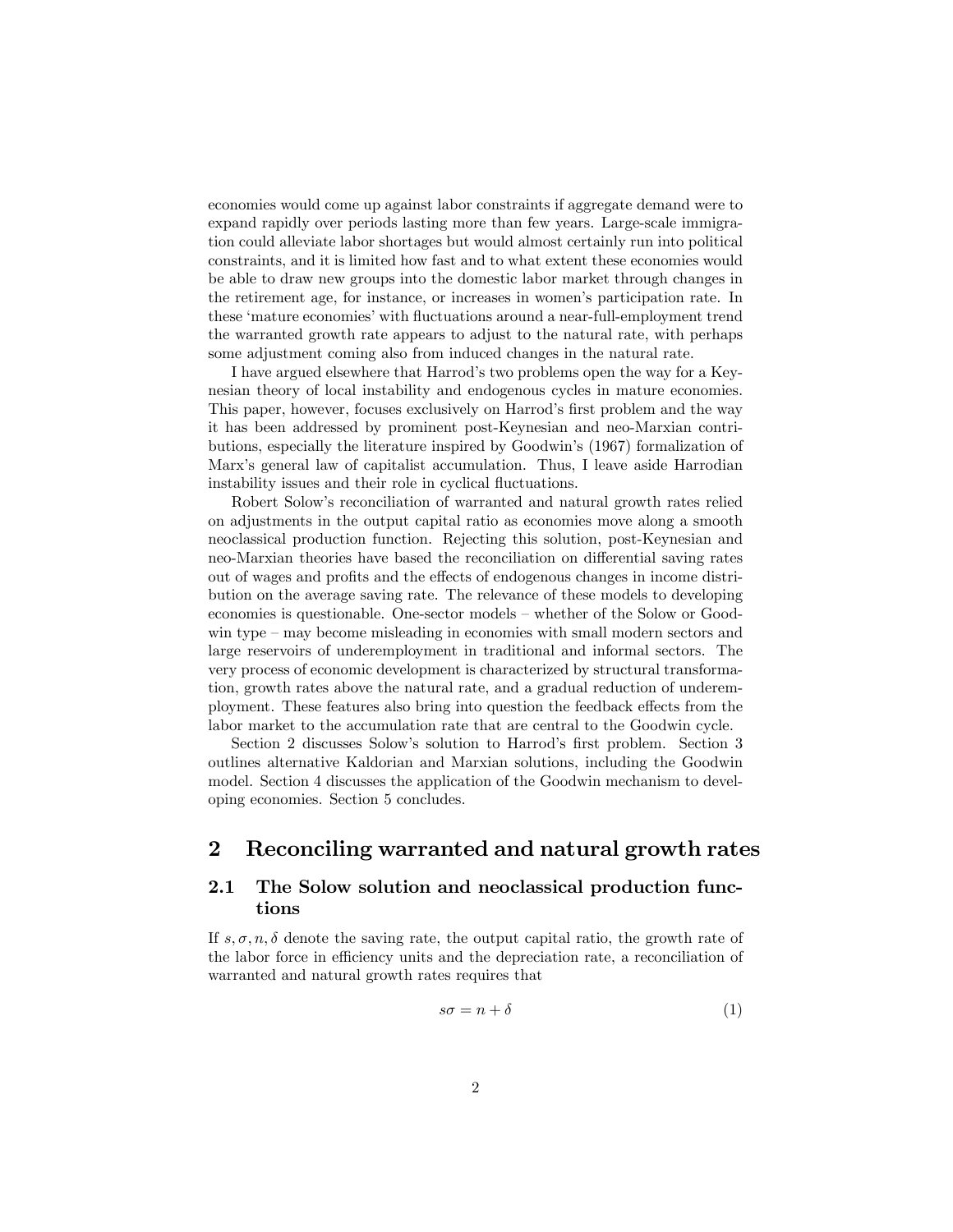The four terms in equation (1) cannot be set independently; at least one of them must be allowed to adjust to satisfy the equation.

Solow (1956, p. 65) singled out the "crucial assumption that production takes place under conditions of fixed proportions". Instead of imposing a fixed output capital ratio, equation (1) can be used to determine the value of the technical coefficient  $\sigma$  that is consistent with the equalization of natural and warranted growth rates. A smooth neoclassical production function ensures the existence of this growth path, provided the range of possible output capital ratios is sufficiently wide.<sup>1</sup>

The ubiquitous neoclassical aggregate production function carries a heavy load in most of contemporary macroeconomics. Yet, the justification for the production function is extremely weak, both theoretically and empirically. The issues have been analyzed thoroughly in a voluminous literature and should be well known. Yet, they seem to be forgotten or simply brushed under the rug; textbooks simply introduce the production function and the standard assumptions that go with it

The Cambridge capital controversy highlighted the theoretical weaknesses.<sup>2</sup> Indeed, Samuelson (1966) conceded the theoretical case in his "summing up", concluding that

If all this causes headaches for those nostalgic for the old time parables of neoclassical writing, we must remind ourselves that scholars are not born to live an easy existence. We must respect, and appraise, the facts of life. (p. 583)

Despite their theoretical weaknesses the 'old-time parables' go unquestioned in most contemporary macroeconomics. There appears to be a general perception that the neoclassical production function remains a useful tool, that it has empirical support, and that it is safe to ignore the theoretical possibilities and anomalies brought up by the capital controversy.<sup>3</sup>

<sup>&</sup>lt;sup>1</sup>The existence of the solution is guaranteed if the production function satisfies the Inada conditions. It may be worth noting that these conditions are restrictive: they fail to be met for all CES production functions, with the exception of the Cobb-Douglas case. The dynamics may imply that the capital labor ratio converges to zero if the elasticity of substitution is below 1; with high substitution elasticities and high saving rates, conversely, the system may become so productive and save so much that "perpetual full employment will increase the capital-labor ratio (and also output per head) beyond all limits" (Solow 1956, p. 72). In the latter case an increase in the saving rate raises the long-run growth rate; the model produces endogenous growth.

<sup>&</sup>lt;sup>2</sup> See Harcourt (1972), Cohen and Harcourt (2003) and Felipe and Fisher (2003) for surveys of the capital controversy and aggregation in production functions. Some of the key contributions have been collected in Harcourt and Laing (1971).

<sup>3</sup> Solow (1966, pp. 1259-1260) expressed this pragmatic and instrumentalist defense explicitly when he declared that

I have never thought of the macroeconomic production function as a rigorously justifiable concept. In my mind it is either an illuminating parable, or else a mere device for handling data, to be used as long as it gives good empirical results, and to be abandoned as it doesn't, or as soon as something better comes along.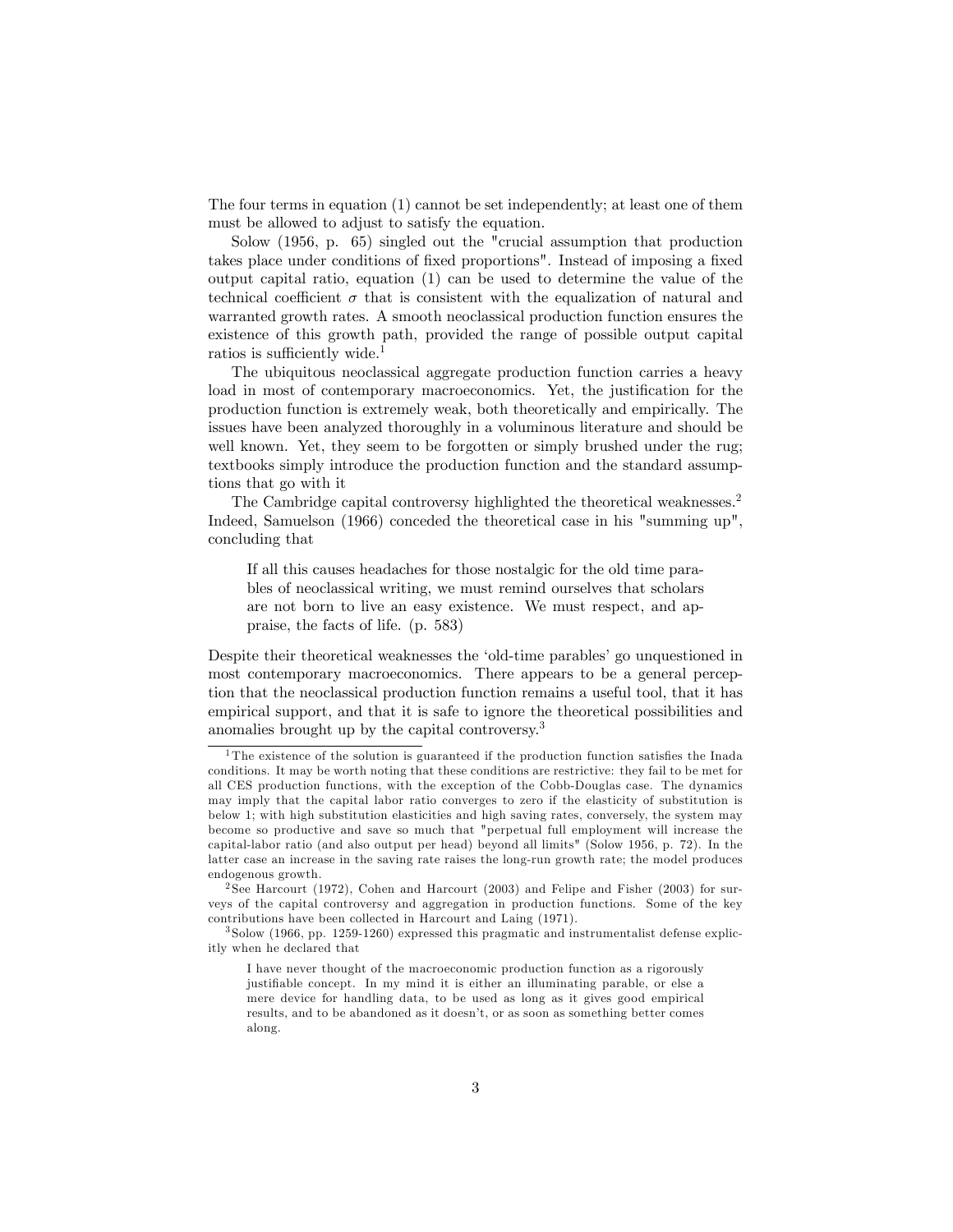The empirical case also faces serious problems. Econometric regressions sometimes seem to find support for the neoclassical production function, but an underlying accounting relation links output to wage and capital income:  $Y = wL + rK$ . This accounting relation implies that a Cobb-Douglas production function will provide a good fit as long as the shares of wages and profits are roughly constant, a condition that can be met for reasons that have nothing to do with perfect markets, Cobb-Douglas production functions and factor prices that are equal to marginal products; see Fisher (1971) and Shaikh (1974); Felipe and McCombie 2009 and Felipe and Fisher 2003 provide useful surveys.

#### 2.2 A Kaldor-Solow solution

All long-run macroeconomic models contain some kind of production function that links current investment to future capacity. But the Cambridge capital controversy and the literature on aggregation make it preferable to avoid models that rely heavily on the movements along a smooth neoclassical production function. A Leontief production function represents a simple, neutral starting point in much the same way that linear functions may be preferred as a benchmark specification if there are no good arguments for introducing non-linearities. Some other mechanism is needed, however, to reconcile the warranted and natural growth rates if capital intensity does not accommodate smoothly.

Endogenous adjustment of the saving rate is the obvious candidate. DSGE models and the basic Ramsey model that they build upon typically include a smooth aggregate production function but do not depend on this assumption: intertemporal optimization endogenizes the saving rate. Reacting to changes in the rate of return on capital, the optimizing representative household adjusts its saving rate, and the economy converges to full-employment growth, even if there are fixed coefficients in production.

The Ramsey solution is unconvincing, but there are other reasons for a dependence of the average saving rate on income distribution. This dependence means that the warranted rate may adjust to the natural rate if endogenous forces generate appropriate movements in the profit share.

Nicholas Kaldor subsequently changed his views, but in the 1950s he regarded steady growth at (near-) full employment as a good approximation to the experience of most rich economies. He presented his 'Keynesian' explanation of this stylized fact in Kaldor (1955-56). Leaving problems of the trade cycle outside the scope of his paper, he assumed that the natural growth rate governs the growth rate over longer periods. With a Leontief production function (and the utilization of capital at the desired rate) the share of profits was, Kaldor argued, the accommodating variable behind the equalization of the warranted and natural rates. Formally, if  $\omega$  denotes the share of wages in income and the saving propensities out of wages and profits are  $s_w$  and  $s_p$ , the share of wages  $(\omega)$  must satisfy

$$
[s_w \omega + s_p (1 - \omega)] \sigma = n + \delta
$$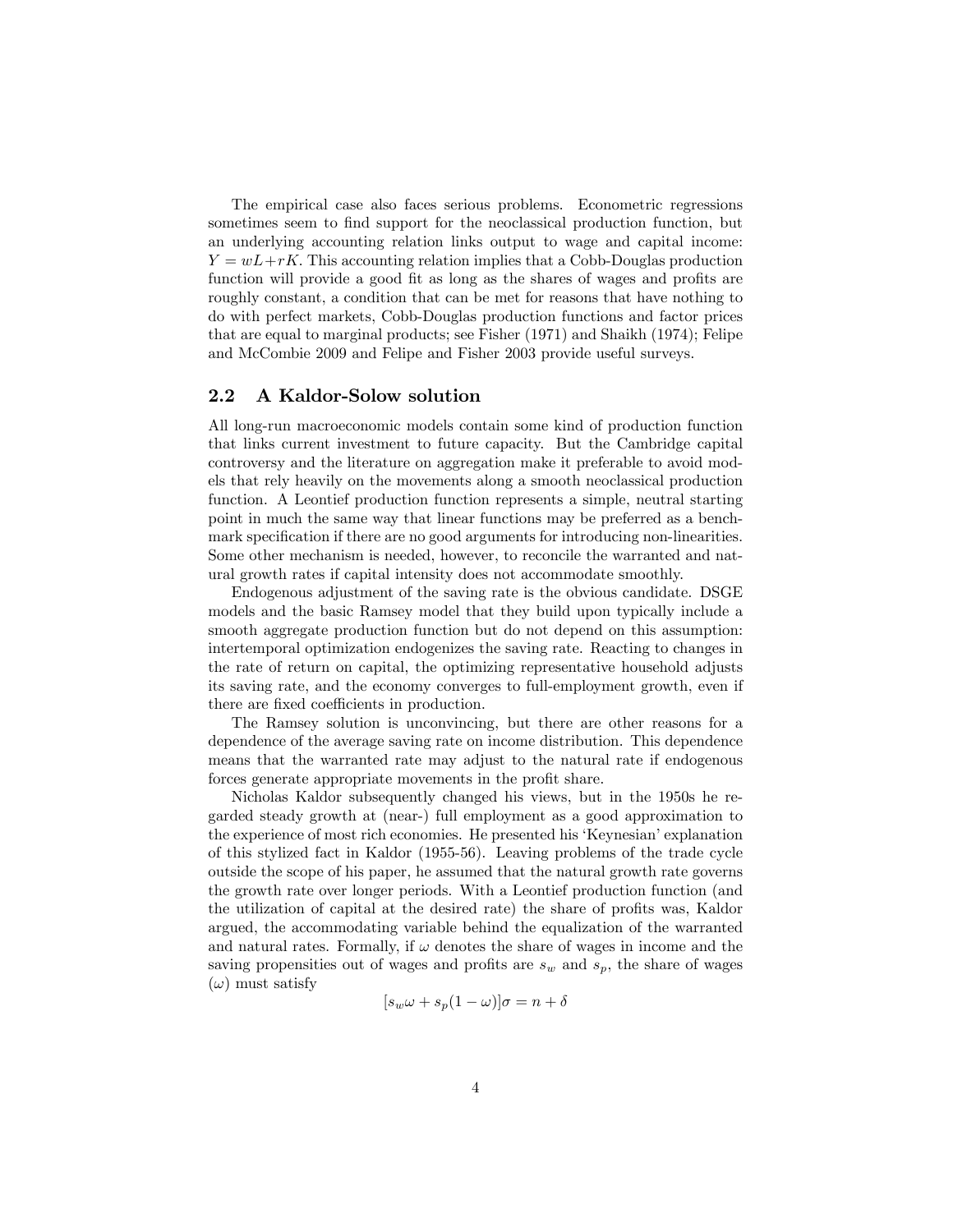$$
\omega = s_p - \frac{n+\delta}{(s_p - s_w)\sigma}
$$

Kaldor (1955-56) focused on the steady growth path without any discussion of Örmsí investment decisions and of how the accumulation rate came to be adjusted to the natural rate. The argument merely established that it was possible for the warranted rate to adjust, even if the output capital ratio is exogenously given. Kaldor was quite clear about this limitation, stating that his argument "does not mean that there will be an *inherent* tendency to a smooth rate of growth in a capitalist economy, only that the causes of cyclical movements lie elsewhere  $-$  not in the lack of an adjustment mechanism (p. 232)" to equalize natural and warranted rates. This important caveat is similar to Solowís explicit recognition that his model left out all Keynesian problems.<sup>4</sup>

For the reasons brought up by the capital controversy Kaldor explicitly rejected smooth neoclassical production functions and marginal productivity theory. But one could embed Kaldorís argument in a Solow type framework, replete with marginal productivity theory and dynamic adjustments towards the steady growth path. Suppose, as in the Solow model, that factor prices are equal to marginal products; that labor and capital are supplied inelastically; that output is at the technical maximum (given available factor supplies), and that saving is automatically invested. With a Leontief production function, the marginal product of labor and the wage share are zero when labor is in excess supply, while the gross profit rate will be zero when capital is in excess supply. Thus, the average saving rate will be  $s_w$  if  $\lambda N < \sigma K$  and  $s_p$  if  $\lambda N > \sigma K$ . It follows that

$$
\hat{k} = \hat{K} - n = \begin{cases}\ns_w \lambda N - (n + \delta) & \text{it} \quad \lambda N < \sigma K \\
s_p \sigma - (n + \delta) & \text{if} \quad \lambda N > K\n\end{cases}
$$

He goes on to mention some Keynesian obstacles to full employment growth, including rigid wages and liquidity preference, and ends the paper by commenting on uncertainty (pp. 93-94):

No credible theory of investment can be built on the assumption of perfect foresight and arbitrage over time. There are only too many reasons why net investment should be at times insensitive to current changes in the real return to capital, at other times oversensitive. All these cobwebs and some others have been brushed aside throughout this essay. In the context, this is perhaps justifiable.

Unfortunately, the profession has paid little or no attention to these qualifications.

or

<sup>4</sup>His analysis, Solow explains, represents

the neoclassical side of the coin. Most especially it is full employment economics – in the dual aspect of equilibrium condition and frictionless, competitive, causal system. All the difficulties and rigidities which go into modern Keynesian income analysis have been shunted aside. It is not my contention that these problems don't exist, nor that they of no significance in the long run. My purpose was to examine what might be called the tightrope view of economic growth and to see where more flexible assumptions about production would lead a simple model. (Solow 1956, p. 91)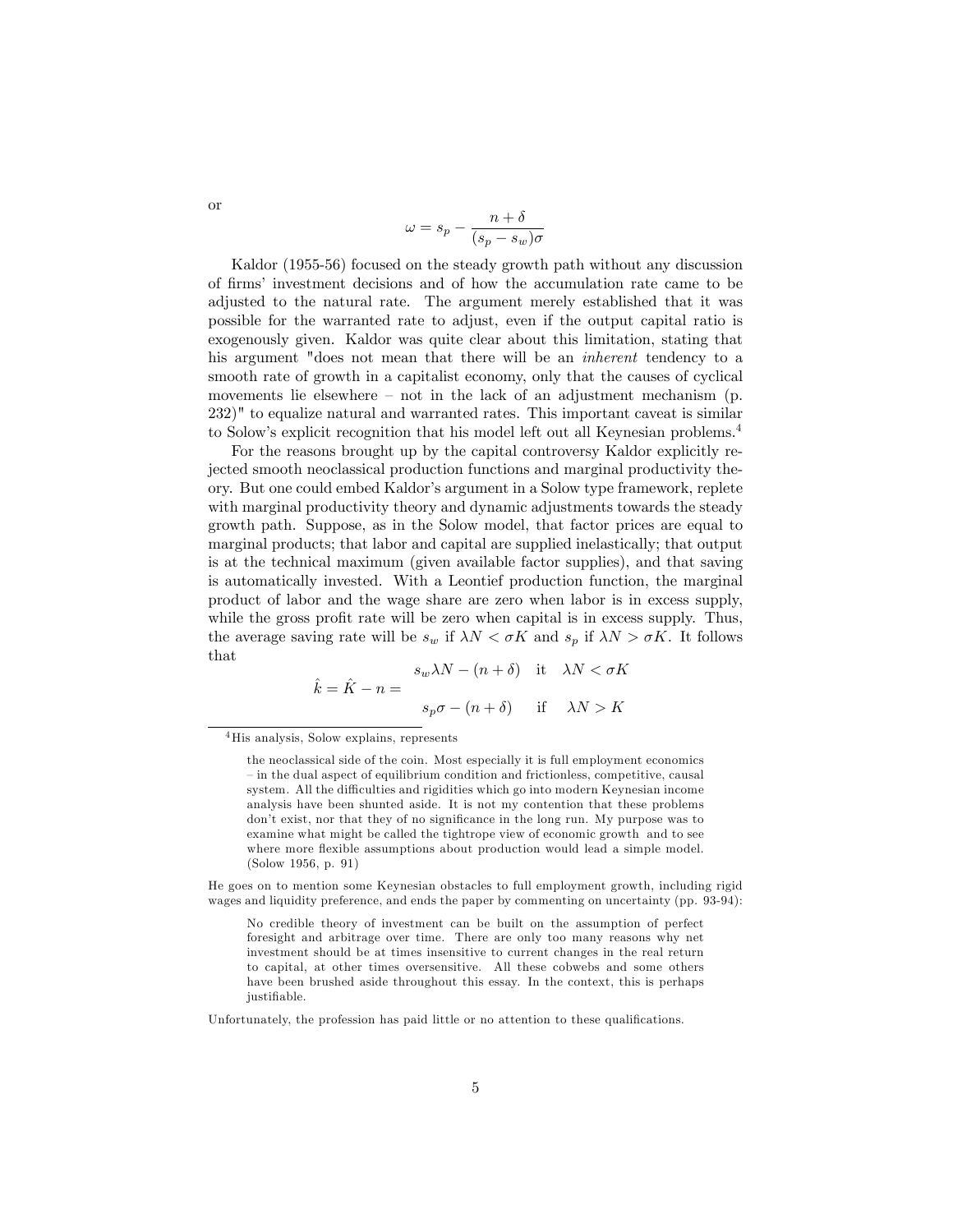So long as  $s_w \sigma < n + \delta < s_p \sigma$ , the economy will converge to a steady growth path with full employment and  $\lambda N = \sigma K$ ,  $k^* = \frac{\lambda}{\sigma}$ . The analysis, which can be extended to cases with a narrow range of feasible output capital ratios, has affinities with that of Solow. Smooth production function are not required, however, and the emphasis is on the effects of changes in the distribution of income on saving and the rate of accumulation.

#### 2.3 A Marx-Goodwin solution

Karl Marx discussed the relation between the warranted and natural growth rates in chapter 25 of *Capital*. Fast accumulation reduces the size of the 'reserve army of laborí; a small reserve army strengthens workers and wages go up, but as the profit share decreases, accumulation falls, and low accumulation means that the reserve army is replenished. Or in Marx's words,

If the quantity of unpaid labour supplied by the working class, and accumulated by the capitalist class, increases so rapidly that its conversion into capital requires an extraordinary addition of paid labour, then wages rise, and, all other circumstances remaining equal, the unpaid labour diminishes in proportion. But as soon as this diminution touches the point at which the surplus labour that nourishes capital is no longer supplied in normal quantity, a reaction sets in: a smaller part of revenue is capitalised, accumulation lags, and the movement of rise in wages receives a check. The rise of wages therefore is confined within limits that not only leave intact the foundations of the capitalistic system, but also secure its reproduction on a progressive scale. (Marx 1867 [1906, p. 680])

The language may seem convoluted and the terminology unfamiliar, but the basic argument has two elements: movements in the employment rate are determined by the accumulation of capital, while the employment rate affects income distribution and the rate of accumulation. These forces, Marx suggests, interact in a way that secures the reproduction of the capitalist system. Dynamic interactions can be tricky, however, which makes it useful to formalize the argument.

A version with monotonic convergence Workers saved little, if at all, in Marx's time, and the saving rate out of wages is still much lower than that out of profit income. As a stylized version of this observation we may assume that workers spend what they earn, while capitalists save and invest a constant proportion  $(s)$  of their profits,

$$
I = S = s(1 - \omega)Y
$$
\n<sup>(2)</sup>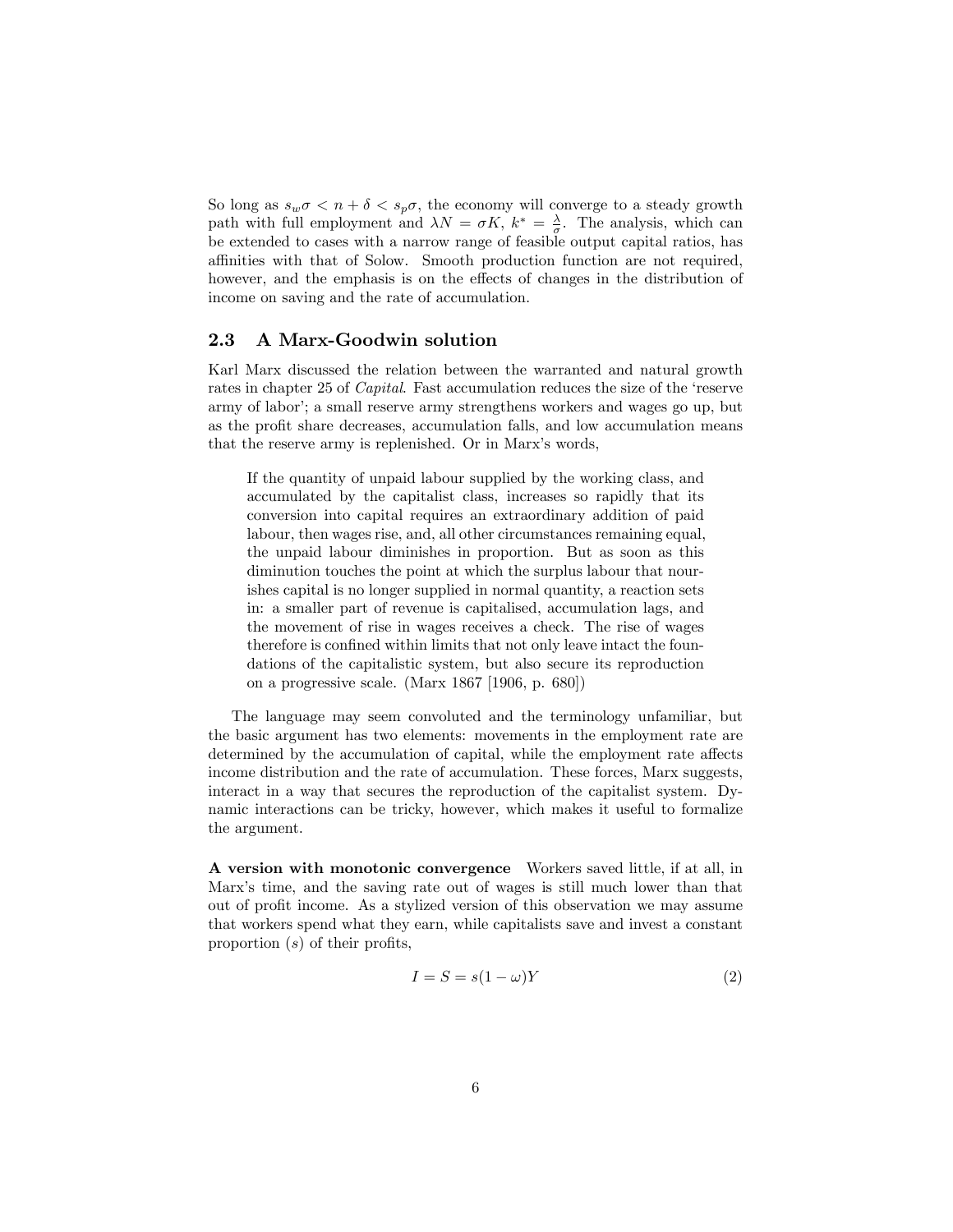Now add a fixed coefficient production function  $(Y = min\{AL, \sigma K\})$  and assume full utilization of capital and the absence of labor hoarding,

$$
\frac{Y}{K} = \sigma \tag{3}
$$

$$
L = \frac{1}{A}Y \tag{4}
$$

Dividing through by  $K$  in equation (2) and using (3), we have

$$
\hat{A} + \hat{L} = \hat{Y} = \hat{K} = s(1 - \omega)\sigma - \delta
$$
\n(5)

where 'hats' over a variable are used to denote growth rates.

Wages, Marx argues, increase when high accumulation generates "an extraordinary addition of paid labor"; that is, when the reserve army of unemployed declines and workers' are strengthened in the battle over wages. The employment rate  $e = L/N$  can be used as an inverse indicator of the size of the reserve army of labor, and Marxís analysis can be interpreted as positing a positive relation between the employment rate and the real wage per efficiency unit of labor:

$$
\omega = f(e); \qquad f \ ' > 0 \tag{6}
$$

Combining equation  $(5)-(6)$ , the dynamics of e can be written

$$
\hat{e} = \hat{L} - \hat{N} = \hat{K} - n = s(1 - f(e))\sigma - (n + \delta)
$$
\n(7)

where  $n = n_0 + a$  is the growth rate of the labor force in efficiency units (a =  $\hat{A}, n_0 = \hat{N}.$ 

The differential equation  $(7)$  has a (non-trivial) stationary solution with  $0 < e < 1$  if  $s\sigma(1 - f(0)) > n > s\sigma(1 - f(1))$ . This condition requires that when workers are very weak  $(e \rightarrow 0)$ , a low wage share ensures accumulation rates that exceed the natural rate of growth, while strong workers and low profitability as  $e \rightarrow 1$  cause accumulation to fall below the natural rate. If these plausible inequalities are satisfied, the employment rate converges to the non-trivial stationary point for any positive initial employment rate,

$$
e \to e^* = f^{-1}(1 - \frac{n + \delta}{s\sigma})
$$

Endogenous changes in the distribution of income serve to align the warranted and natural rates. The convergence process is analogous to the Kaldor-Solow process but with a difference: the Marx version does not have an inelastic supply of labor, and marginal productivities do not determine factor prices. Instead, the wage share is determined by wage bargaining, or using a more Marxian terminology, by the balance of power in the class struggle between capital and labor.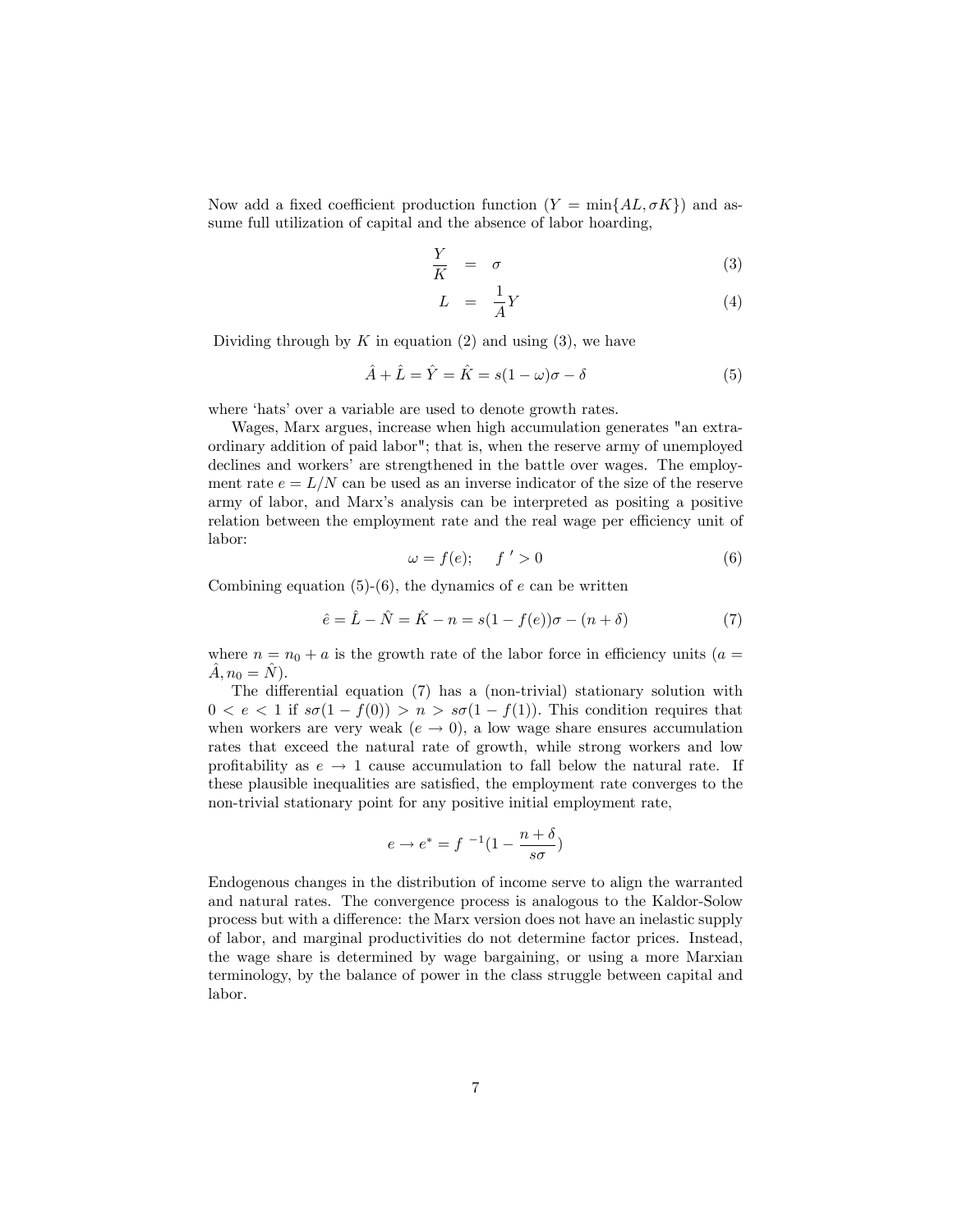#### 2.3.1 A version with cycles

Monotonic convergence to steady growth is not a prediction usually associated with Karl Marx, and a minor modification of the model produces a very different outcome. Equation (6) stipulated a positive relation between the level of the employment rate and the level of the wage share. It may be more reasonable  $\alpha$  and arguably a more accurate interpretation of Marx's verbal argument  $\alpha$ to view employment as determining the growth rate of the wage share: strong workers fight for and obtain *increases* in wages.

On this interpretation, equation (6) must be replaced by a dynamic version,

$$
\hat{\omega} = f(e) - a; \quad f' > 0 \tag{8}
$$

where the  $f(.)$ -function describes a real-wage Phillips curve. Goodwin (1967) used this specification in a formalization of Marx's general law in a model that has become the workhorse for numerous contributions in (post-) Keynesian and neo-Marxian macroeconomics. Retaining all other equations and, following Goodwin, using a linear specification of the f-function  $(f(e) = -\gamma + \rho e)$ , the model now yields a 2D system in the two state variables, e and  $\omega$ <sup>5</sup>

$$
\dot{e} = e[s\sigma(1-\omega) - (n+\delta)]
$$
  

$$
\dot{\omega} = \omega[-(\gamma + a) + \rho e]
$$

The system has a unique non-trivial stationary solution with  $e > 0$  and  $\omega > 0$ 

$$
e^* = \frac{\gamma + a}{\rho}
$$

$$
\omega^* = 1 - \frac{n + \delta}{s\sigma}
$$

Evaluated at the stationary point the Jacobian is given by

$$
J(e,\omega) = \begin{array}{cc} 0 & -e^*\sigma \\ & \\ \omega^*\rho & 0 \end{array}
$$

The determinant  $(DetJ = e^*\sigma\omega^*\rho)$  is unambiguously positive which rules out saddlepoints. The trace is zero, and a local analysis of the linearized system described by the Jacobian matrix leaves the stability properties undetermined.<sup>6</sup>

<sup>&</sup>lt;sup>5</sup>Goodwin assumed that all profits are saved  $(s = 1)$ .

 $6A$  positive (negative) trace is sufficient for local instability (local stability) when the determinant is positive. In a nonlinear system, however, a zero trace may be associated with local stability, instability or conservative fluctuations of constant amplitude. The intuition behind this indeterminateness when the trace is zero can be illustrated by a 1D system. Let  $\dot{x} = g(x)$  and assume that this differential equation has a stationary point at  $x_0$  ( $g(x_0) = 0$ ). The derivative  $g'(x_0)$  is the trace of the 1x1 Jacobian matrix for this 1D system, and it is readily seen that if  $g'(x_0) = 0$ , the stationary point can be locally stable  $(g(x) = -(x-x_0)^3$ , for example), unstable  $(g(x) = (x - x_0)^3$ , for example), or neutrally stable  $(g(x) = 0$ , for example).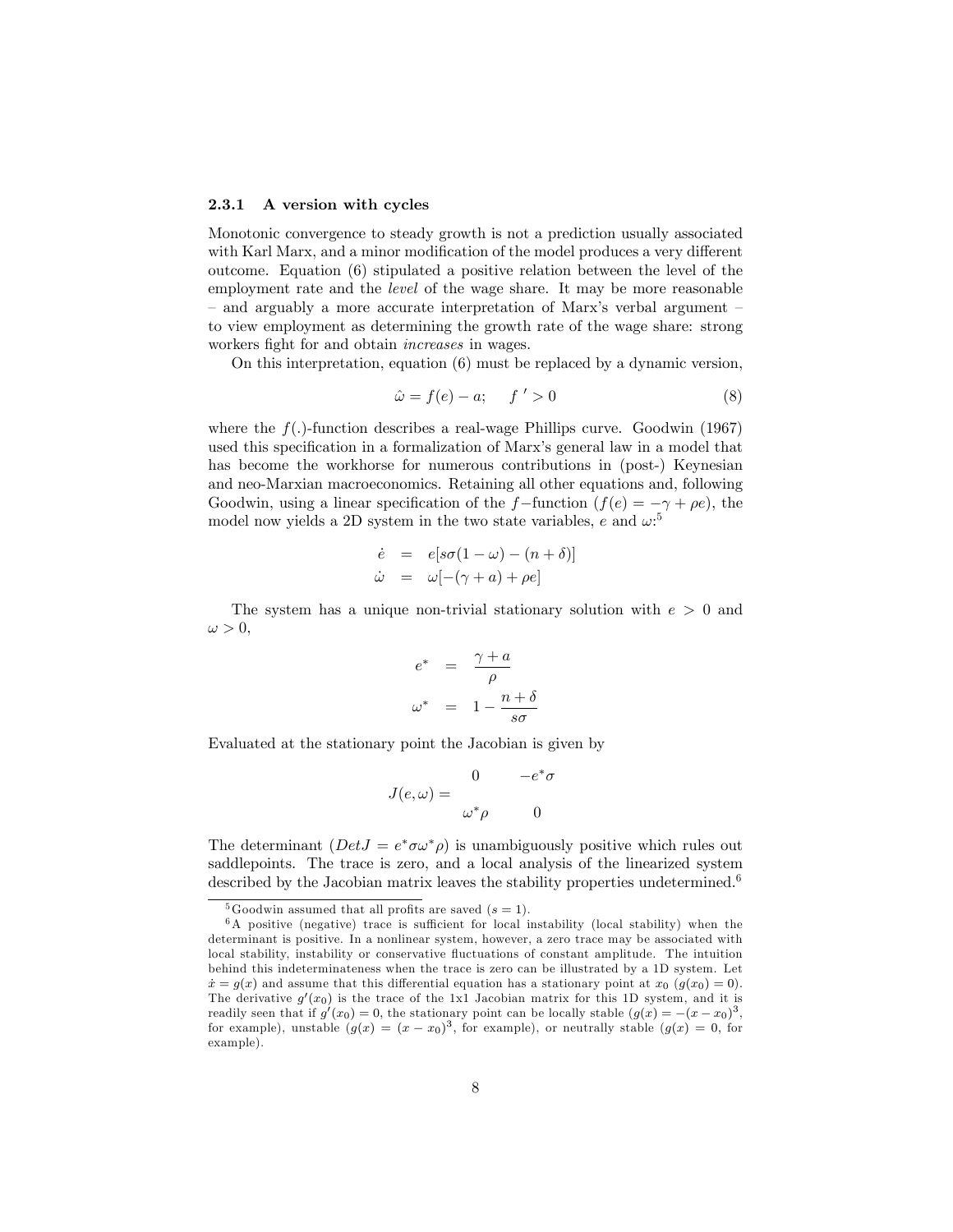It can be shown, however, that this formalization of Marx's general law of accumulation yields endogenous growth cycles around the stationary point  $(e^*, \omega^*)$ : the system implies closed, counterclockwise loops in  $(e, \omega)$  space, as depicted in the phase diagram in figure 1. Starting from an initial position, employment and the wage share exhibit perpetual fluctuations with a constant amplitude; an exogenous shock that shifts the initial position changes the amplitude of the fluctuations as the system moves to a new closed loop. These properties of the dynamic system extend to formulations with nonlinear real wage Phillips curves and accumulation functions; see Appendix A for details.

The stationary value of the employment rate is determined by the parameters of the distributive function (the exogenous elements of relative power) while the parameters of the accumulation function (including capitalists' saving rate) and the natural rate of growth determine the wage share. Intuitively, if workers get stronger and more militant for any given employment rate, an increase in the reserve army will be needed to restore discipline in the labor market and prevent an ever-increasing wage share, an adjustment brought about by the effects of changes in the size of the reserve army of labor. Analogously, changes in the saving rate, the technical output-capital ratio or the growth rate of the labor force in efficiency units require adjustments in the wage share in order to maintain the equality between the rate of accumulation and the natural growth rates.

In short, a capitalist economy may be unstable  $\sim$  cyclical fluctuations are created endogenously  $-$  but homeostatic forces imply that the rise of wages "is confined within limits that not only leave intact the foundations of the capitalistic system, but also secure its reproduction on a progressive scale", in Marxís words.

Elegant as it is, the Goodwin model fails to capture essential features of the business cycle. Output is determined by capacity (as in the Solow model), and with fixed coefficients and unemployment, the capital stock represents the binding constraint. Empirically, by contrast, the utilization rate of capital exhibits large and systematic fluctuations over the cycle.

The source of this failure of the Goodwin model is the absence of Keynesian features. There is no separate investment function, full-capacity saving automatically gets invested, and no aggregate demand failures constrain output below full capacity. I have discussed these issues in detail in other work, embedding Marx-Goodwin effects of variations in employment in Keynesian models with Harrodian instability.<sup>7</sup> The purpose of this paper is different: the Marx-Goodwin mechanism  $-$  with or without Keynesian complications  $-$  may need significant modification in any application to developing economies.

<sup>7</sup> Skott (1989, 2015, 2022) and Skott and Zipperer (2012). Related work that incorporates Goodwinian feedback effects from the labor market in a Keynesian setting includes work by Peter Flaschel and several coauthors (e.g. Chiarella and Flaschel 2000). Barrales et al. (2021) provide a useful survey of some of the theoretical issues and the evidence.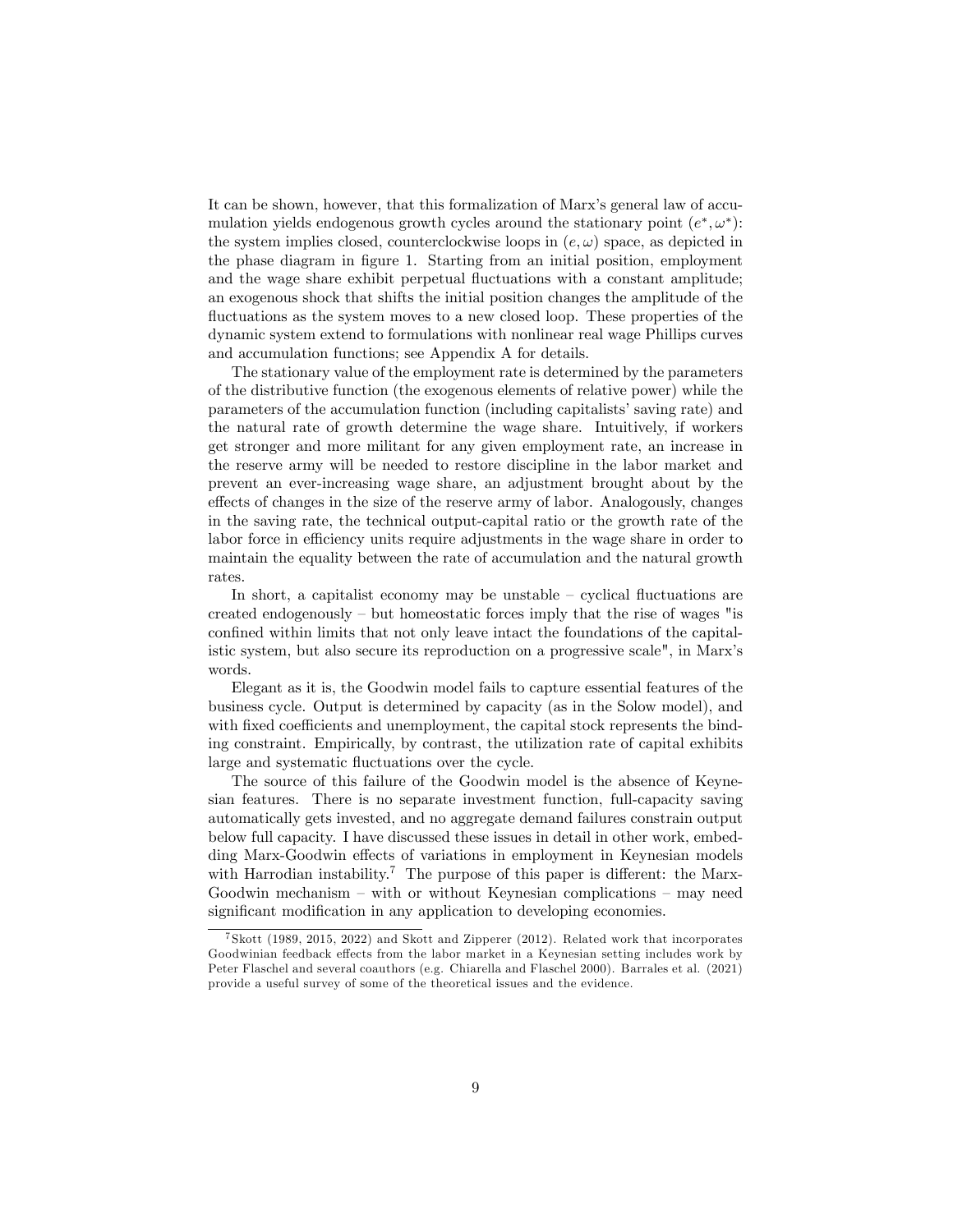

Figure 1: Phase diagram for the Goodwin model

### 3 Goodwin models for dual economies?

#### 3.1 A baseline version

Official unemployment rates are uninformative in dual economies. According to the ILO, India had unemployment rates below 6 percent from 1991 to 2019, but huge numbers of underemployed workers in informal sectors with low productivity and low average incomes render this official unemployment rate rather meaningless as an indicator of the state of the Indian labor market.

A simple adaptation of the Goodwin model to developing economies treats the informal sector as self-contained and uses the share of formal-sector employment as the measure of labor market conditions. If workers' average income in the informal sector is constant and below the wages in the formal sector, the modern sector now draws on the reserve army of informal-sector workers in much the same way that capitalists draw on the reserve army of the unemployed in Marxís analysis and the original Goodwin model, while changes in the wage share of the modern sector may depend on the sector's employment share.

Formally, let  $\theta = L_M/N$  denote the employment share of the modern sector and assume that all workers who fail to find a job in the modern sector move into the informal sector. As in Goodwin's original formulation, the technology in the modern sector is Leontief, the accumulation rate is proportional to the proÖt share, workers spend all income on consumption, and capitalists save and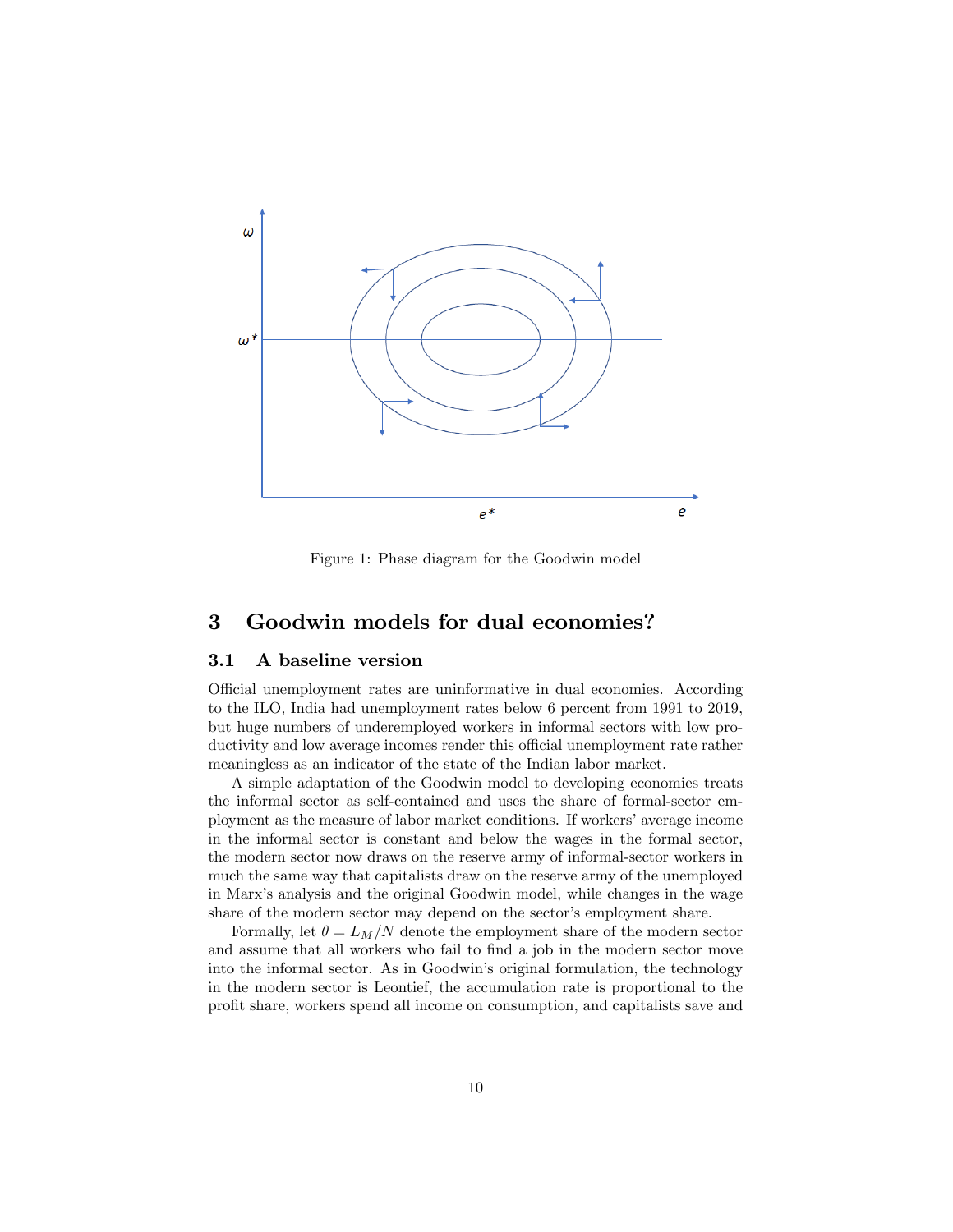invest a proportion of profits. These assumptions imply that

$$
\hat{\theta} = \hat{L}_M - n = s\sigma(1 - \omega) - (n + \delta) \tag{9}
$$

$$
\hat{\omega} = -(\gamma + a) + \rho \theta \tag{10}
$$

where  $\omega$  represents the wage share in the modern sector. The interpretation of the 'employment rate' and the wage share has changed, but the mathematical structure and formal properties of this dual-economy model are identical to those of the original model: the economy exhibits conservative áuctuations around a unique (non-trivial) stationary solution.

Although mathematically sound, this adaptation of the Goodwin model is economically implausible. Developing economies with small modern sectors and large reservoirs of underemployment in traditional and informal sectors may face temporary shortages of skilled workers, but many low-skill workers in the modern sector earn large wage premiums compared to the average incomes of similar workers in the informal sector (La Porta and Shleifer 2014). These observations imply that cyclical variations in the employment share of the modern sector are likely to have little effect on the bargaining power of workers in the formal sector.

Economic development, second, is associated with structural changes as underemployed workers move from informal to modern sectors, making Harrod's first problem irrelevant: the very process of economic development is characterized by growth rates above the natural rate and a gradual reduction of underemployment Successful developing economies may experience business cycles, but they do not fluctuate around a constant share of employment in the modern sector: the fluctuations take place around a trend of declining underemployment.

Formal and informal sectors, third, are not self-contained. Street vendors do not sell only to informal sector workers, and casual laborers are hired to do work for rich households. Workers in the informal sector, likewise, spend some of their income on TV sets and other goods and services produced in the formal sector. The sectors interact, and it becomes unreasonable to treat incomes in the informal sector as independent of the evolution of the formal sector.

Fast growth, fourth, is associated with technological catchup. The pace of this process of technological change is determined  $-\text{ at least in part} - \text{ by the rate}$ of expansion of the modern sector. Verdoornís law captures a simple formalization of this process of dynamic increasing returns to scale and semi-endogenous technical change.<sup>8</sup> It may do little harm to leave out induced technical change of this kind in an examination of cycles in a mature economy; in a dual economy, by contrast, the medium and long run growth rate of the economy becomes endogenous, potentially making induced technical change significant for the qualitative dynamics. The complications associated with induced technical change are likely to be less important, however, than those deriving from large informal sectors, the interaction between formal and informal sectors and the gradual

 $8$ Kaldor (1966) introduced Verdoorn's law, providing also the first empirical estimates of its magnitude. The law and the empirical assessment of its effects raise several issues; see Rowthorn (1979), Skott (1999), Ros (2013) and Basu and Budhiraja (2021).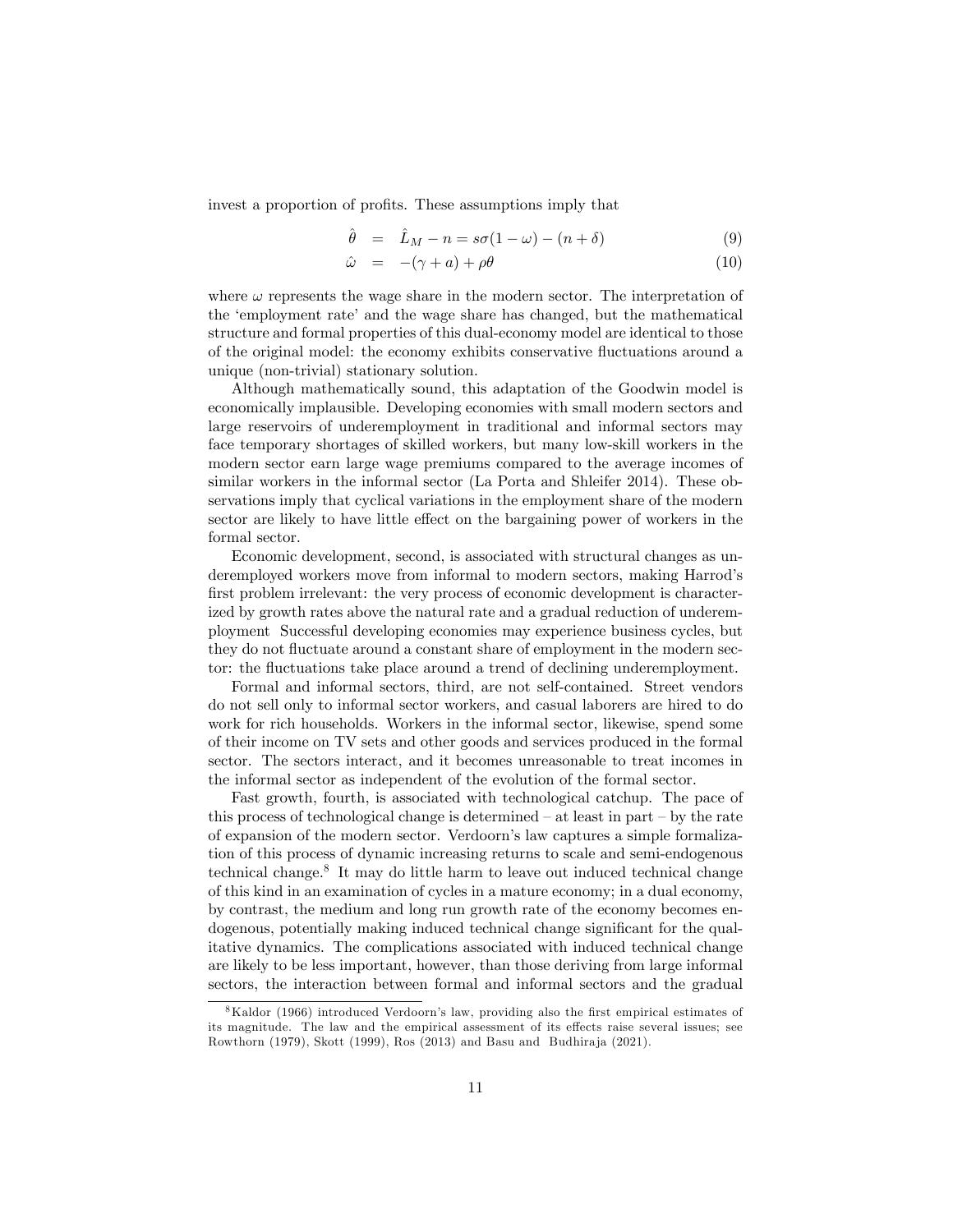shift towards the modern sector in the course of successful development. Thus, to simplify the analysis in the main text I disregard technical change completely (set the rate of technical change equal to zero); appendix B briefly outlines some implications of induced technical change for the Goodwin model.

#### 3.2 Interactions between the sectors

The informal sectors in most contemporary developing economies do not resemble the self-contained subsistence agriculture in classical models of a dual economy. Underemployed workers in urban service sectors, who make up a large proportion of the informal sector, rely on demand from other informal workers as well as from the formal sector.

The informal sector produces a variety of goods and services, and workers in the informal sector have to sell these goods and services, e.g. as day laborers, street vendors, domestic workers or employees in small corner shops and construction activities. The sector may contain small-scale businesses that make a profit but, for simplicity, we may assume that all incomes in the informal sector go to workers and that output is produced using labor as the only input, a stylized representation of the low capital intensity that characterizes this sector. Thus, if  $p_U$  and  $w_U$  are the price of informal sector output (U-goods) and the average nominal income in the sector (the 'wage rate', for short), we have

$$
p_U U = w_U L_U \tag{11}
$$

where U is the real output and  $L_U = N - L_M$  the number of workers in the informal sector.

As a stylized formalization of the demand structure  $-$  and in line with the assumptions in the Goodwin model  $-$  it is assumed that workers in both sectors spend their income on consumption while capitalists save a fraction s of their profits, spending the rest on consumption. Thus, aggregate nominal consumption  $(C)$  is given by

$$
C = p_M C_M + p_U C_U = w_U L_U + w_M L_M + (1 - s)(p_M M - w_M L_M)
$$
(12)

where  $C_U$  and  $C_M$  denote real consumption of goods from the two sectors. Nominal consumption is split between formal and informal goods, the proportion  $\alpha$  of consumption expenditure going to the formal sector. Thus,

$$
p_M C_M = \alpha C \tag{13}
$$

$$
p_U C_U = (1 - \alpha)C \tag{14}
$$

The informal sector produces a pure consumption good, and the equilibrium condition requires that

$$
U = C_U \tag{15}
$$

Formal-sector goods can be used for investment or consumption, and the equilibrium condition is given by

$$
M = I + C_M \tag{16}
$$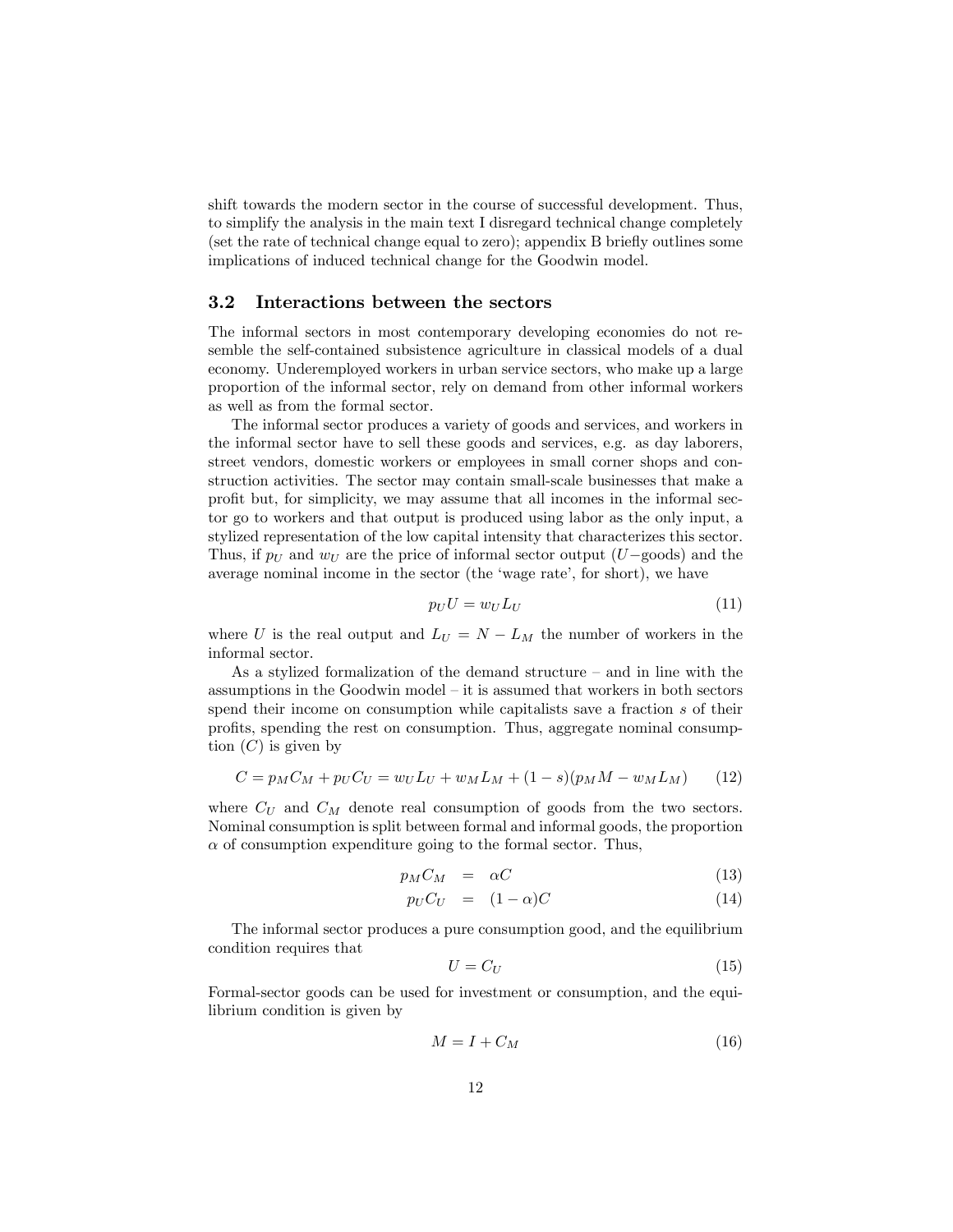Still following the assumptions of the Goodwin model, capital is fully utilized and all saved profits are invested,  $I = s(M - w_M L_M)$ .

Total informal-sector income can be found by combining the consumption equations with the equilibrium condition for the informal sector (equations (11)-  $(15)$ :

$$
w_U L_U = p_U U = \frac{1 - \alpha}{\alpha} w_M L_M [s + (1 - s) \frac{1}{\omega}]
$$
\n(17)

Thus, the average income in the informal sector and the 'wage ratio'  $w_{U}/w_{M}$ are given by

$$
w_U = \frac{1-\alpha}{\alpha} \frac{w_M L_M}{N - L_M} [s + (1-s)\frac{1}{\omega}] = \frac{1-\alpha}{\alpha} \frac{\theta}{1-\theta} [s + (1-s)\frac{1}{\omega}] w_M(18)
$$
  

$$
\frac{w_U}{W} = \frac{1-\alpha}{\alpha} \frac{\theta}{1-\alpha} [s + (1-s)\frac{1}{\omega}] = \phi(\theta/\omega) \quad \phi_s > 0, \phi_s < 0 \quad (19)
$$

$$
\frac{\omega_U}{w_M} = \frac{1 - \alpha}{\alpha} \frac{\omega}{1 - \theta} [s + (1 - s)\frac{1}{\omega}] = \phi(\theta, \omega); \quad \phi_\theta > 0, \phi_\omega \le 0 \tag{19}
$$

Unlike in the baseline version, the average income in the informal sector depends on the size of the modern sector as well as on the wage rate and the wage share in this sector. The relative wage is determined by the size of modern sector and the wage share in this sector.

#### 3.3 Relative-wage norms

The endogeneity of the relative wage leaves the modified Goodwin system (9)- $(10)$  unchanged: the share of profits in the modern sector (and capitalists' saving rate) still determine the modern-sector accumulation rate, and the endogeneity of relative wages is of no significance for the dynamics in the absence of feedback effects from relative wages to the distribution of income in the modern sector. The exclusion of feedback effects is implausible, however: there is substantial evidence that wage relativities exert a powerful influence on wage formation.<sup>9</sup>

Keynes (1936) emphasized workersí resistance to cuts in relative wages as a source of nominal wage rigidity, while Akerlof (1982) and Akerlof and Yellen (1990) highlighted the importance of reciprocity and norms of fairness. Workers who feel they have been treated badly will tend to reciprocate; morale and labor productivity will suffer, giving firms an incentive to pay 'fair wages'.

Fairness-based accounts of wage setting are singled out by Bewley (1999) as the only ones out of a large set of candidates that are consistent with the empirical evidence on wage stickiness in recessions. These accounts, it should be noted, can apply to labor markets without collective bargaining and labor unions (as in Akerlof and Yellen 1990) as well as to unionized labor markets; violations of prevailing pay norms induce aggressive wage demands and steel the rank and file to fight for these demands in a unionized economy. The precise forms may be different in unionized and non-unionized settings, but the basic mechanism is the same: the perception of fairness is important in wage setting, and fairness is judged in large part with reference to relative wages.

<sup>&</sup>lt;sup>9</sup>Depending on parameters, the average income in the informal sector given by equation (19) could even exceed the wage in the formal sector. The economy becomes mature, however, and the modern sector faces labor constraints when the wage premium has be been eliminated.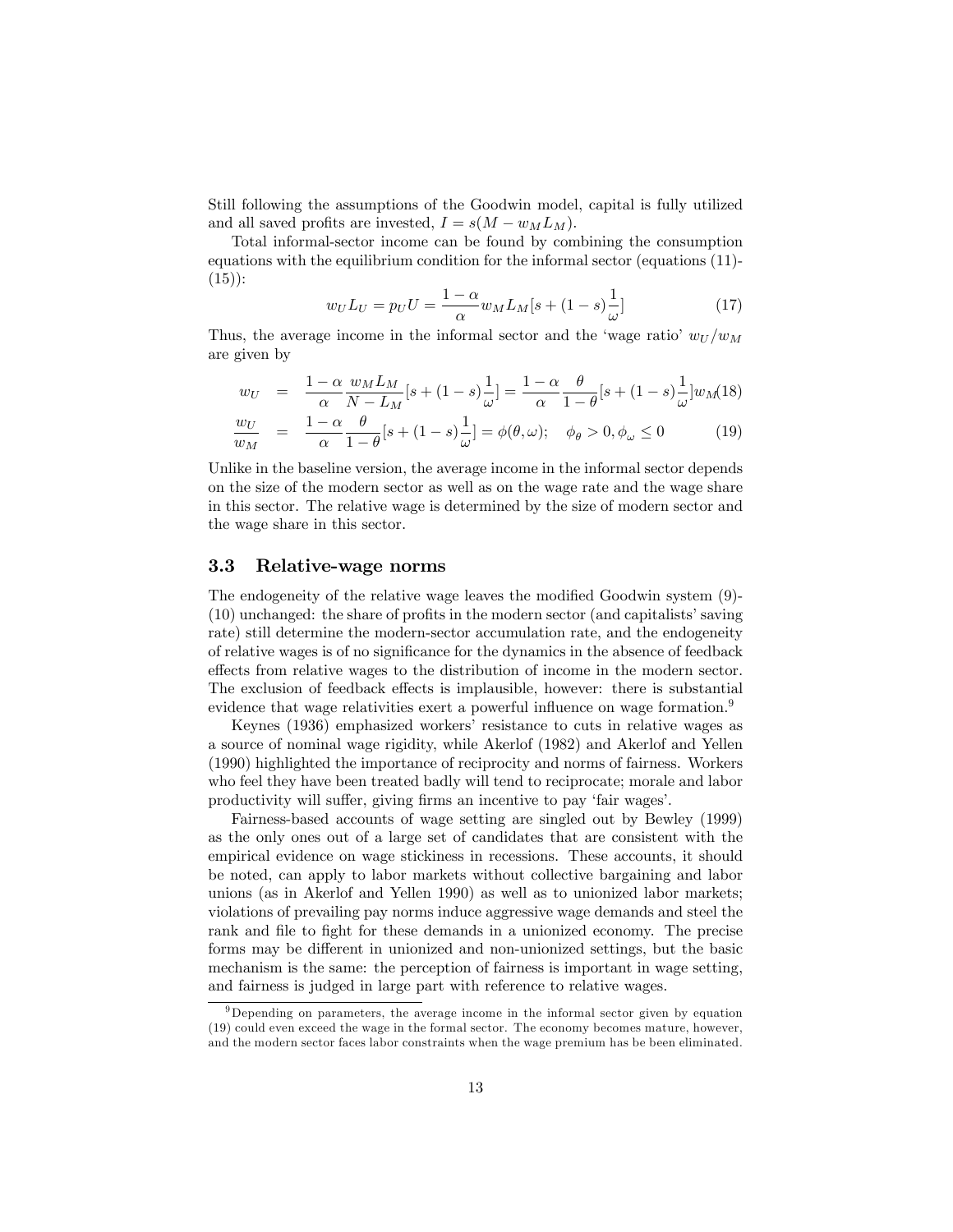The presence of relative-wage norms suggests a respecification of the equation for the dynamics of wages in the modern sector. Formally, assume that the fair wage  $w_M^F$  is given by

$$
w_M^F = \mu w_U
$$

and that wage demands respond to deviations of the current wage ratio from the fair ratio,

$$
\hat{\omega}_M = \lambda \left( \frac{w_M^F}{w_U} - \frac{w_M}{w_U} \right) = \lambda \left( \mu - \frac{w_M}{w_U} \right)
$$

Using equation (19) and assuming, for simplicity, that  $a = 0$ , the dynamics of the wage share can now be written as

$$
\hat{\omega} = \lambda (\mu - \frac{1}{\phi(\theta, \omega)})
$$
\n(20)

The accumulation rate and the dynamics of employment in the modern sector is unchanged, and equation (9) still holds. Equation (20) replaces (10), however.

The system (9) and (20) still has a unique (non-trivial stationary solution and the determinant remains positive. The trace, however, has turned negative, and the stationary solution is locally stable if  $\phi_{\omega} < 0$  (which happens if  $s < 1$ ). The economic intuition is straightforward. The change in the wage share is increasing in the relative wage  $w_U/w_M$ , and an increase in  $w_M$  raises incomes in the informal sector less than proportionately if capitalists spend some of their proÖts on the consumption of informal goods Thus, the level of the wage share has a stabilizing, negative feedback effect on change in the wage share.

#### 3.4 Endogenous norms

Wage aspirations and norms of fairness are predetermined in the short run but clearly differ across space and change over time. The real wage aspirations of auto workers in Germany, the Czech Republic and India are quite different, while wages that were considered fair by VW workers in 1960 would be deemed unacceptable in 2020. In short, wage aspirations are path dependent. Or as Marx put it, the value of labor power has a "historical and moral element".<sup>10</sup>

The historical and moral element also applies to relative wages. As noted by Hicks  $(1975)$ , it can be difficult to achieve a general consensus on what is fair and what is not. No system of wages, Hicks argues,

 $10$  The full quote is:

In contradistinction therefore to the case of other commodities, there enters into the determination of the value of labour-power a historical and moral element. Nevertheless, in a given country, at a given period, the average quantity of the means of subsistence necessary for the labourer is practically known. (Marx 1867 [1906], p. 190)

Marx's analysis focused on the real wage and the conflict between capitalists and workers. Equation  $(20)$  could be extended to include an effect of profit shares on target real wages.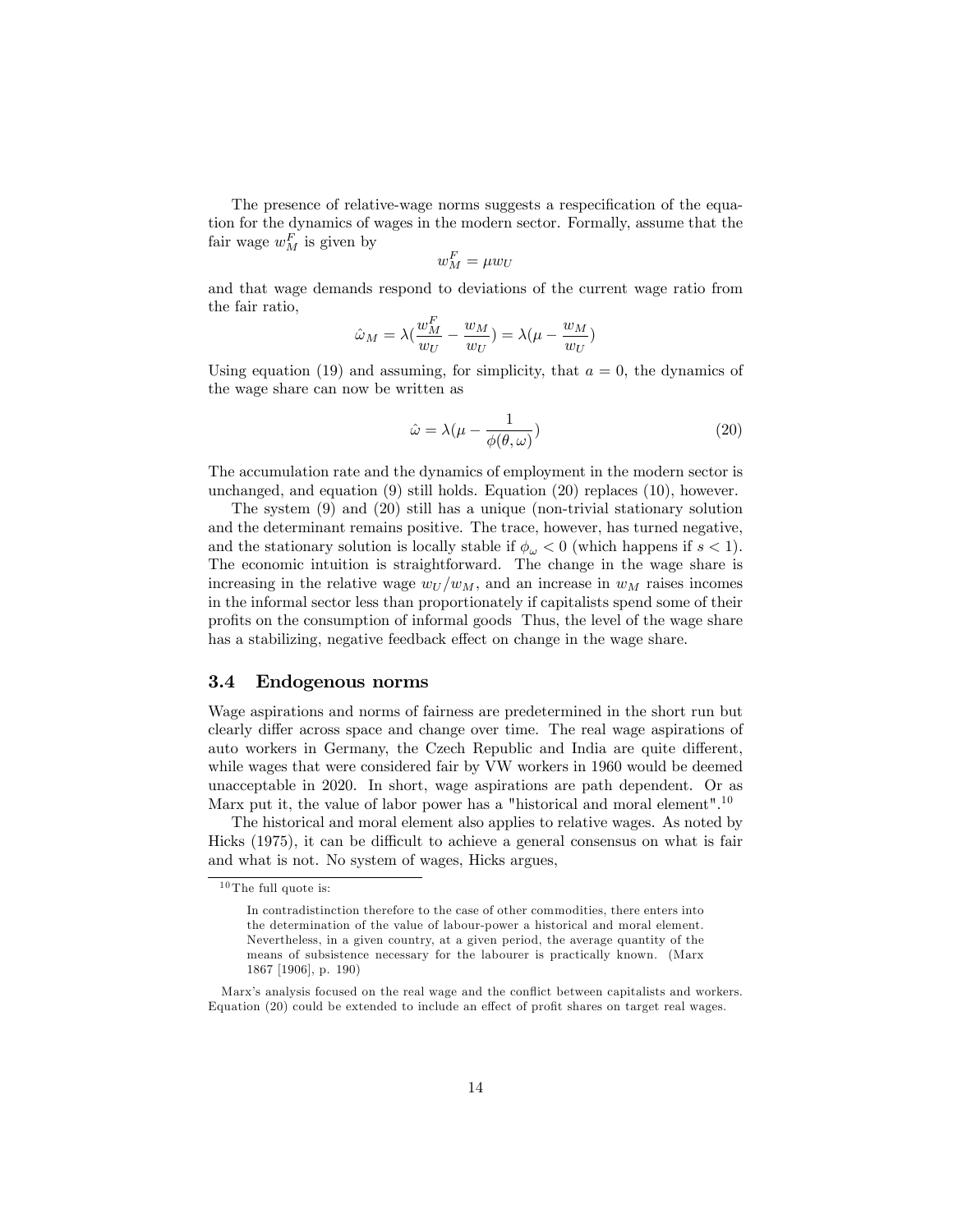when it is called into question, will ever be found to be fair. ... [To avoid the system being called into question, PS] the system of wages should be well established, so that it has the sanction of custom. It then becomes what is expected; and (admittedly on a low level of fairness) what is expected is fair (p. 65).

The gradual adjustment of notions of fairness finds support in social psychology and behavioral economics:

Psychological studies of adaptation suggest that any stable state of a§airs tends to become accepted eventually, at least in the sense that alternatives to it no longer readily come to mind. ... Thus, the gap between the behaviour that people consider fair and the behavior that they expect in the market-place tends to be rather small. (Kahneman et al. 1986, pp. 730-1)

As a simple formal representation of these behavioral observations, suppose that the fair wage ratio changes over time in response to differences between actual and fair relative wages; that is,  $\mu$  changes in response to differences between  $w_M/w_U$  and  $\mu:$ <sup>11</sup>

$$
\dot{\mu} = \nu \left( \frac{w_M}{w_U} - \mu \right) = \nu \left( \frac{1}{\phi(\theta, \omega)} - \mu \right) \tag{21}
$$

where  $\theta$  is the adjustment speed for the target relative wage. The specification in equation (21) is quite mechanical and leaves out many factors that may influence workers' aspirations and their willingness and ability to fight for wage increases. Institutional factors and labor market legislation can be critical, and workers' militancy, more generally, cannot be separated from broader political and social movements. Aggressive wage demands and high and rising strike activity in the US, western Europe and many other countries in the late 1960s, for instance, did not develop independently of a general radicalization involving civil rights movements, anti-Vietnam war movements, student protests and rising opposition against dictatorships and oppression in many countries. With these caveats, however, equation (21) captures a systematic and potentially important mechanism in the formation of wage aspirations.

The three-dimensional system  $(9)$ ,  $(20)$  and  $(21)$  has a continuum of stationary points. The dynamic equation for  $\theta$  defines a unique stationary solution for  $\omega$  ( $\omega = \omega^*$ ), but the stationarity of  $\omega$  and  $\mu$  are ensured for for any combination of  $\theta$  and  $\mu$  that satisfies  $\phi(\theta, \omega^*) = 1/\mu$ . The dynamic implications of the system becomes clearer by noting that  $\mu = -\frac{\nu}{\lambda}\hat{\omega}$  and therefore, by integration,

$$
\mu = -\frac{\nu}{\lambda} \log \omega + c \tag{22}
$$

where  $c$ , the arbitrary constant of integration, is determined by initial conditions (the initial values of  $\omega$  and  $\mu$ ). Substituting (22) into (20), the dynamics of  $\omega$ 

 $11$  Similar specifications have been used by Skott (2005) and Martins and Skott (2021).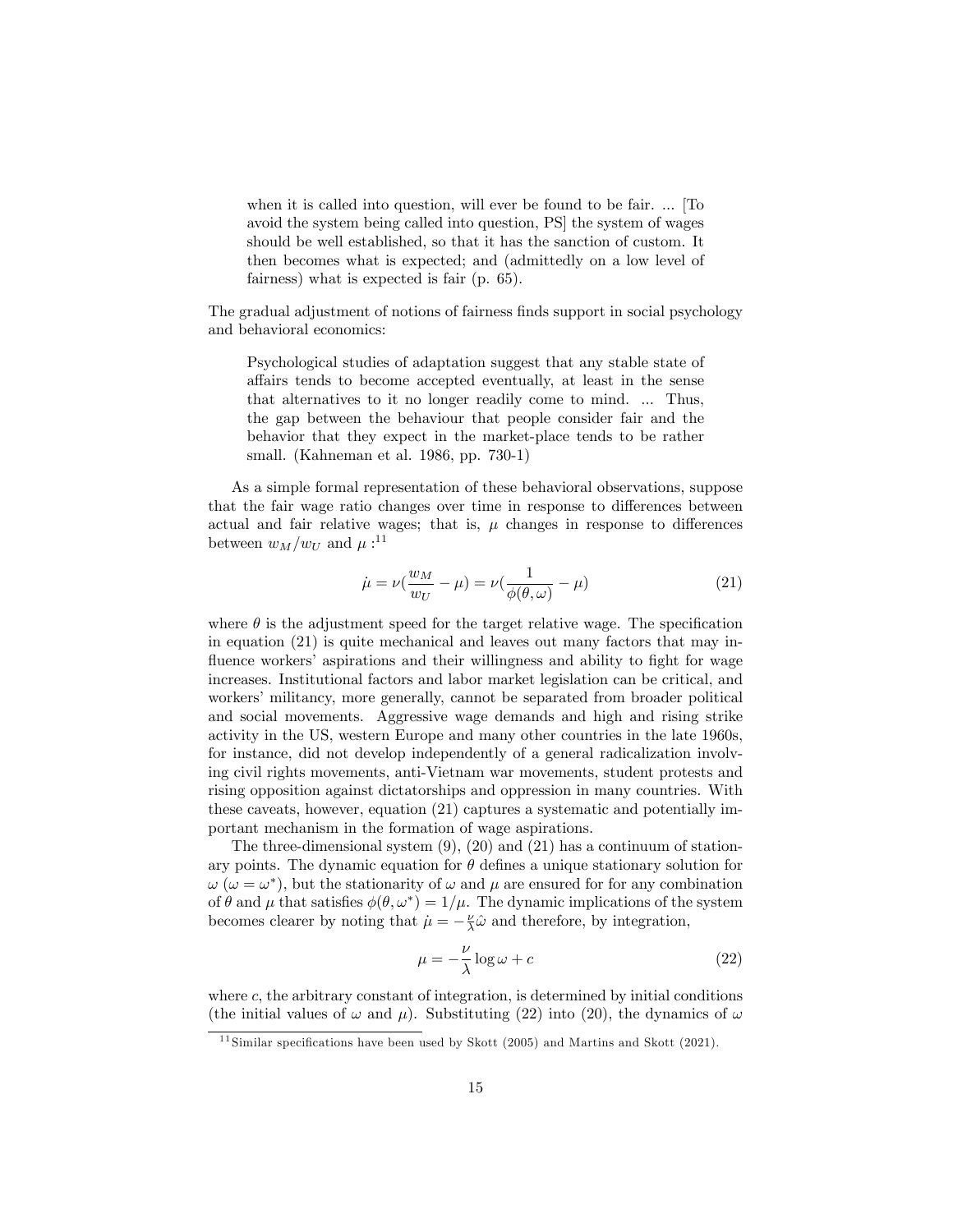can be written as

$$
\hat{\omega} = \lambda \left( -\frac{\nu}{\lambda} \log \omega + c - \frac{1}{\phi(\theta, \omega)} \right) \tag{23}
$$

The two-dimensional system defined by  $(9)$  and  $(23)$  has a unique (non-trivial) and locally stable stationary solution (the Jacobian has a positive determinant and a negative trace). The stationary solution for  $\omega$  is  $\omega^* = 1 - \frac{n+\delta}{s\sigma}$ , while the stationary solution for the employment share of the modern sector is increasing in  $\omega$  and decreasing in c;  $\theta^* = \theta^*(\omega, c)$  with  $\theta^*_{\omega} > 0, \theta^*_{c} < 0.12$ 

The dependence of the share of employment in the modern sector,  $\theta$ , on the constant of integration captures the path dependency of long-run underemployment. In the standard Goodwin model a shock to the wage share leaves the stationary solution and the average value of the employment share of the modern sector unchanged.<sup>13</sup> In the version with endogenous norms, by contrast, positive shocks to  $\omega$  and/or  $\mu$  raise the constant c, generating a permanent increase in the degree of underemployment. There is no natural rate of underemployment.

The sensitivity of long-term outcomes to initial conditions is amplified by another empirically plausible modification of the wage equation. Workers react to deviations of the fair wage ratio from the actual ratio, but the fair ratio may be a little fuzzy. Workers, moreover, lack accurate information about average incomes in the informal sector; their perceptions of current relative wages derive from interactions with friends and family, observations of the spending behavior of neighbors and acquaintances, and news stories. Large and sudden shifts in relative wages will provoke a reaction, but slow and gradual changes may not be noticed. Much like a frog that fails to notice and react to the increasing temperature of water that is heated slowly, modern-sector workers may get accustomed to a decline in their relative wage without fully realizing the deterioration of their relative position.<sup>14</sup>

This argument is analogous to Rowthorn's (1977) suggestion that wage setters will ignore expected inflation as long as it stays below a threshold level but adjust their nominal wage demands fully to expected inflation rates above the threshold. Rowthornís analysis focused on real wages and the extent to which price inflation affects the growth rate of nominal wages, but the same basic point also applies in the present setting: workers may not react to a slow erosion of the relative wage. Using a threshold formulation, this argument implies a respecification of the wage dynamics:

$$
\hat{\omega} = \frac{0}{\lambda(\mu - \frac{1}{\phi(\theta,\omega)})} \quad \text{if} \quad -m < \mu - \frac{1}{\phi(\theta,\omega)} < m \tag{24}
$$

<sup>&</sup>lt;sup>12</sup>Use the implicit function theorem and the fact that  $\theta^*$  satisfies  $-\frac{\nu}{\lambda}\omega + c = \frac{1}{\phi(\theta,\omega)}$ .

<sup>&</sup>lt;sup>13</sup> There is a caveat to this statement. Non-linearities in the equations can make the average values of the variables differ from the stationary solution and cause the average values to depend on the amplitude of the fluctuations. Because of this dependence, shocks can have (minor) effects on average values.

 $14$ This frog metaphor does not capture the behavior of real frogs, according to modern biology. Frogs that do not change location in response to overheating would not survive in the wild. No similar physiological and evolutionary mechanisms are at play when it comes to social norms of fairness.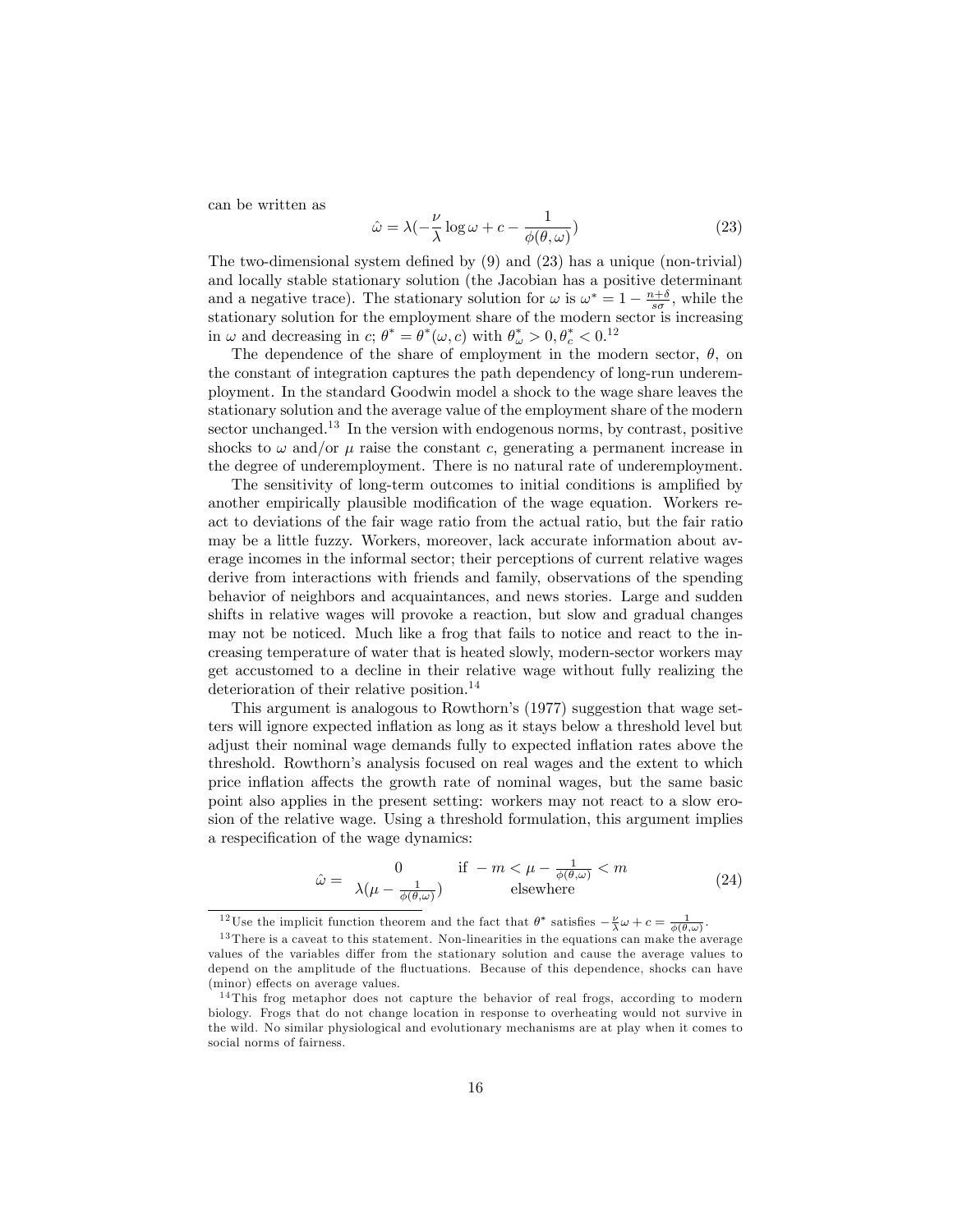where  $m$  is the threshold beyond which deviations from the norm become apparent and lead to demands for an increased product real wage.

The full dynamics of the three dimensional model with threshold effects are complicated. To illustrate the amplification of the effects of initial positions, however, suppose that initially the actual relative wage conforms to the norm  $\left(\frac{1}{\phi(\theta,\omega)} = \mu\right)$  and let  $\omega^*$  denote the wage share associated with a stationary share of employment in the modern sector  $(\omega^* = 1 - \frac{n}{s\sigma})$ . If the initial value of the wage share falls below  $\omega^*$ , the modern sector is growing  $(\hat{\theta} > 0)$  and the relative wage of modern-sector workers declines as the sector expands  $\left(\frac{1}{\phi(\theta,\omega)}\right)$ is decreasing in  $\theta$ ). The emerging difference between the actual and the fair relative wage generates downward movements in  $\mu$ ; formally,  $\mu = \nu(\frac{1}{\phi(\theta,\omega)} - \mu)$ turns negative. The wage share, however, does not react as long as the difference remains below the threshold, and the accumulation rate in the modern sector remains above the natural rate  $(\theta > 0)$ .

The effect of increases in  $\theta$  on actual relative wages is highly non-linear – a small increase in  $\theta$  has a larger effect on the relative wage for high levels of  $\theta$  – and the threshold will be reached at some point as  $\theta$  grows. But the decline in the relative-wage norm may proceed for a long time before that happens; the rise in  $\omega$  is delayed, allowing the modern sector to expand further than in the case without a threshold for adjustment in  $\omega$ . Conversely, if the initial value of the wage share is above  $\omega^*$ , the employment share of the modern sector will be falling. The decline in the wage share  $\omega$  and the resulting increase in  $\hat{\theta}$  are now delayed by the non-linearity of the wage equation (24). Thus, the decline of the modern sector  $-$  the deindustrialization  $-$  can proceed further than in the case without the threshold.

### 4 Conclusions

The average medium and long run growth rate matches the natural rate in mature economies. Like Kaldor's neo-Keynesian model, the Marx-Goodwin tradition explains this outcome by endogenizing the distribution of income and assuming that the accumulation rate of capital is increasing as a function of the profit share. The application of traditional labor-market based Goodwin cycles to developing economies may be hard to justify, however. A baseline dual-economy version of the model preserves the qualitative properties of the model but makes questionable assumptions. Small modern sectors and high rates of underemployment imply that small-scale cyclical fluctuations will have only minor effects on the degree of underemployment, making it unlikely that the fluctuations should exert a significant effect on the balance of power in the labor market. Perhaps even more important, economic development involves trend increases in the modern sector: the medium and long run pace of economic growth is not constrained by the natural rate, as suggested by the baseline adaptation of the Goodwin model to a dual economy.

The modified Goodwin models in this paper represent an attempt to over-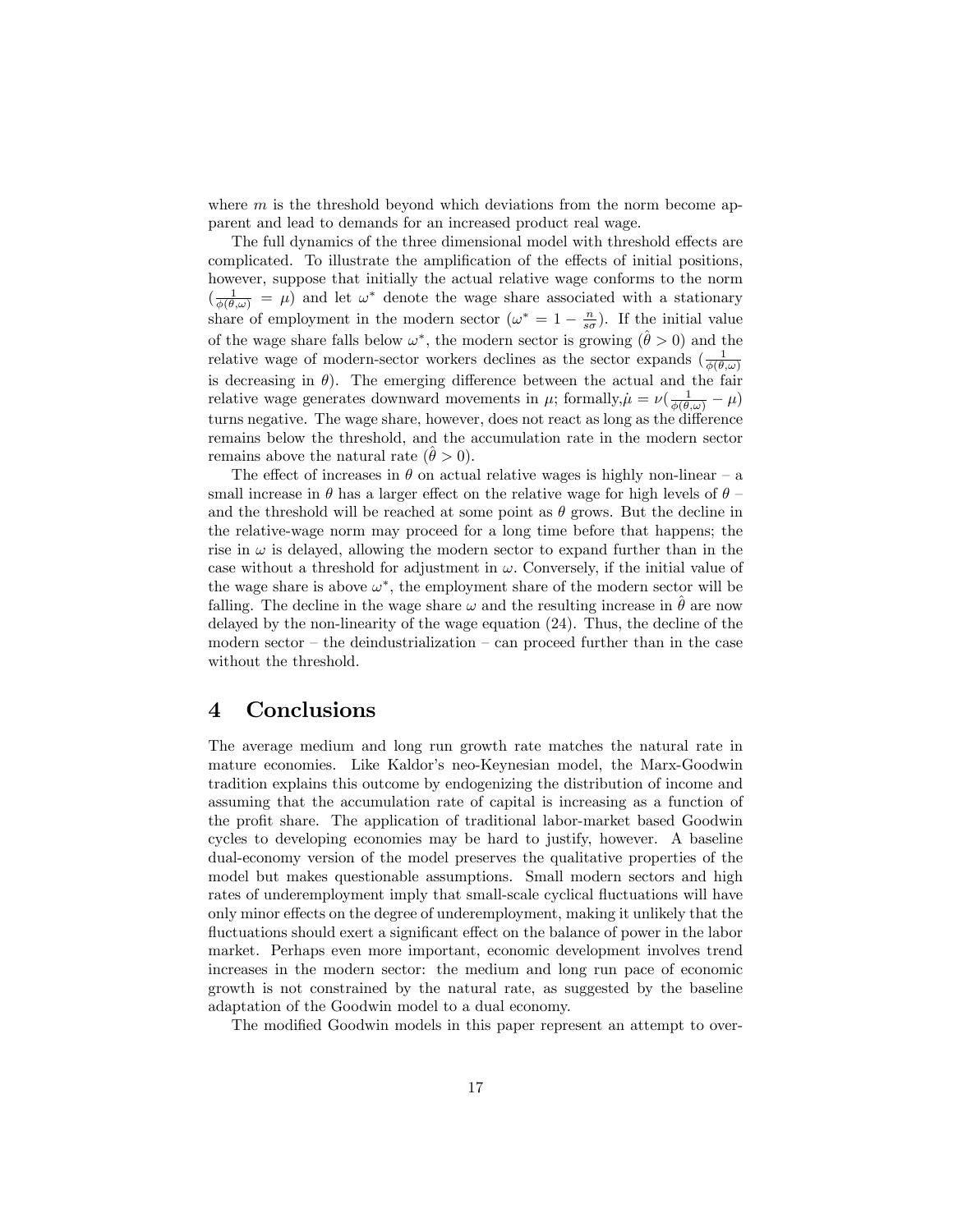come these weaknesses of the baseline version. Relative-wage norms are central to wage setting in the modified models, and norms change endogenously. This endogeneity leads to path dependence (hysteresis) in the stationary solution for the employment share of the modern sector. The effects of shocks  $-$  the sensitivity of the long-run outcome to initial conditions  $-$  may be amplified by non-linearities in the adjustment of wages to deviations of actual wages from the norm, as a exemplified by simple threshold formulations.

The presence of hysteresis with respect to the employment share of the modern sector in the dual economy model parallels the analysis of mature economies in Skott (2005): path dependency of wage norms creates employment hysteresis and undermines the notion of a natural rate of unemployment. But unlike in mature economies where the range of stationary solutions for the employment rate is relatively narrow, the employment share of the modern sector can stagnate at a very low level in a dual economy.

By definition a mature economy is close to something like full employment in the sense that labor supply constraints would make Chinese-style annual growth rates of 8-10 percent unsustainable for more than a couple of years. To maintain maturity, the average medium and long run growth rates of a mature economy must be approximately equal to the natural rate; they cannot exceed the natural rate without leading to labor constraints, and if growth falls systematically below the natural rate for a prolonged period, the economy ceases to be mature. The latter possibility cannot be excluded, and arguably there are cases where this has happened.<sup>15</sup> These issues are beyond the scope of this paper, however.

Disregarding transitions from mature to dual, a mature economy described by the Goodwin model exhibits fluctuations of the employment rate around a stationary solution that falls within a narrow range. Matters are quite different for a dual economy whose medium and long run growth rate need not be tethered to the natural rate. A successful development process involves secular increases in the share of the modern sector, increases that are made possible by the endogeneity of the relative wage target. The cycles predicted by the baseline dual-economy version of the Goodwin model cannot account for this possibility: the model gives a misleading picture of the constraints on and the dynamics of the development process.

The Marx-Goodwin tradition assumes that capital is fully utilized and that a decrease in the wage share raises the accumulation rate. Even in this context, the growth of the modern sector and the pace of economic development can be stimulated in ways that do not suppress the product real wage in the modern sector. As an obvious alternative, reductions in luxury consumption  $-$  increases in the saving rate  $s$  – have effects on accumulation that are similar to those of a fall in the wage share. Increasing labor productivity also boosts accumulation for

 $15$  Skott (1989, section 6.4.3) noted that the stabilizing forces in a model with Harrodian local instability may be too weak to prevent cumulative downward divergence. Empirically, Taylor and Omer (2017), Storm (2017) and Mendieta Munoz et al. (2021) make a case that increasing wage inequality and the coexistence of high and low productivity sectors have given the US economy some characteristics of a dual economy.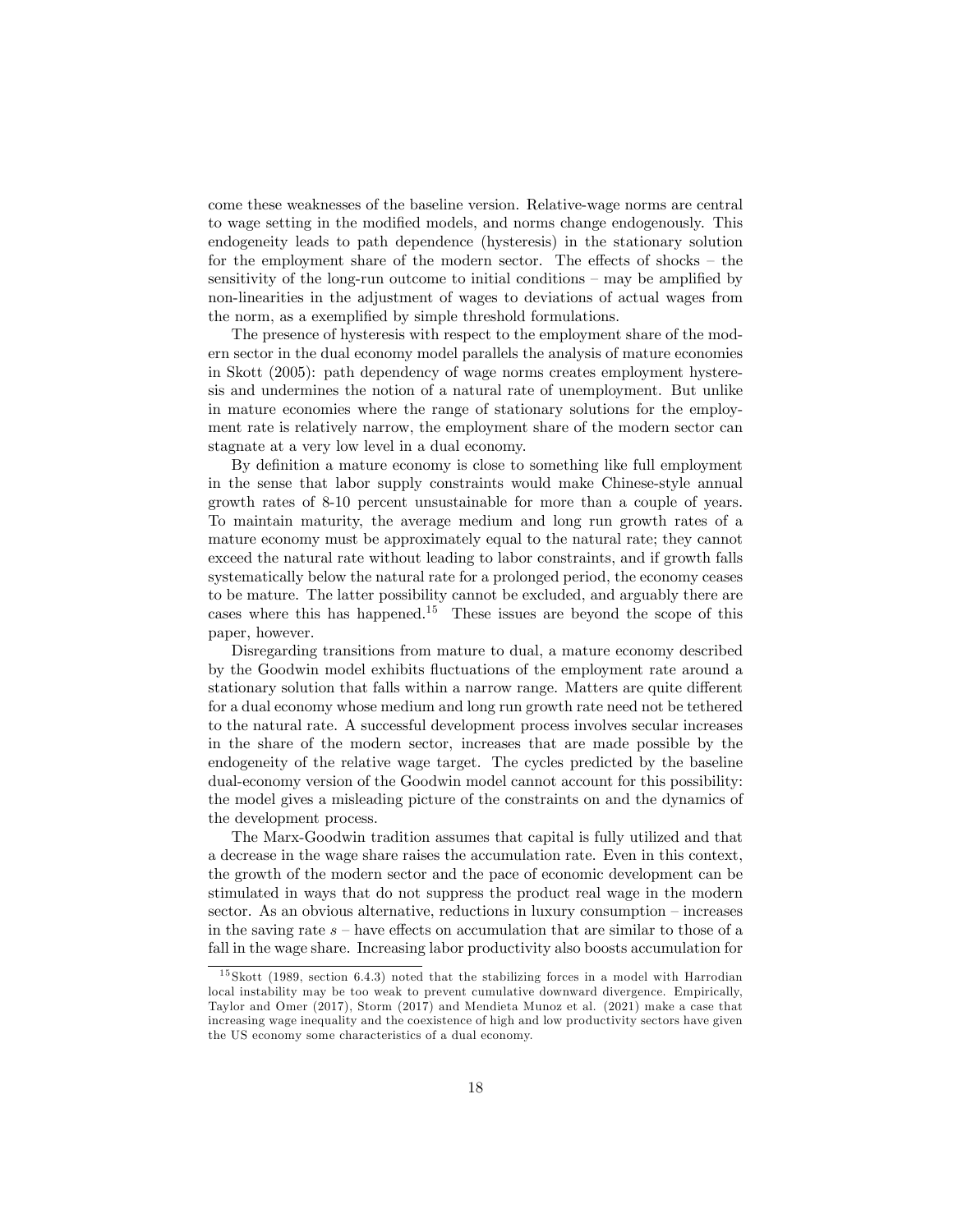any given wage, and productivity gains can be achieved by temporary subsidies to boost accumulation if the modern sector exhibits dynamic increasing returns.

Full capacity utilization (a constant degree of utilization), second, is a useful approximation for long-run analysis, but demand-induced áuctuations of the utilization rate are central to short-run fluctuations. The exclusion of aggregate  $d$ emand issues  $-\theta$  the potential for realization crisis, using Marxian terminology - represents a serious limitation of the analysis. Like their mature counterparts, developing economies may be subject to Harrodian instability, with another important source of instability coming from the external sector and the domestic policy response to external shocks (Martins and Skott 2021). These issues are beyond the scope of this paper, which has had a more limited purpose: to examine Goodwinian specifications of wage setting and their application to mature and dual economies.

# Appendix A: A generalized Goodwin model

Consider the generalized Goodwin system

$$
\dot{x} = \phi_1(y)\chi_1(x); \qquad \phi'_1 > 0, \chi_1 > 0
$$
  
\n
$$
\dot{y} = \phi_2(x)\chi_2(y); \qquad \phi'_2 < 0, \chi_2 > 0
$$

where  $\phi_1, \phi_2, \chi_1, \chi_2$  are continuously differentiable and where we assume that the system has a stationary solution  $x^*$ ,  $y^*$  It is readily seen that this generalized system includes the simple Goodwin system as a special case: let  $\phi_1$  and  $\phi_2$  be affine and specify  $\chi_1(x) = x, \chi_2(y) = y$ .

A transformation of the generalized system brings it on the form

$$
\dot{p} = f(q); f' > 0 \tag{25}
$$

$$
\dot{q} = g(p); g' < 0 \tag{26}
$$

To see this, define  $p$  and  $q$  as

$$
p = \theta_1(x) = \int_k^x \frac{1}{\chi_1(v)} dv
$$

$$
q = \theta_2(y) = \int_m^y \frac{1}{\chi_2(v)} du
$$

where m and k are arbitrarily chosen constants. Since  $\chi_1$  and  $\chi_2$  are both positive, the functions  $\theta_1$  and  $\theta_2$  are monotonically increasing. Furthermore,

$$
\dot{p} = \frac{1}{\chi_1(x)} \dot{x} = \phi_1(y) = \phi_1(\theta_2^{-1}(q)) = f(q)
$$
  

$$
\dot{q} = \frac{1}{\chi_2(y)} \dot{y} = \phi_2(x) = \phi_2(\theta_1^{-1}(p)) = g(p)
$$

In order to show that the system  $(25)-(26)$  generates conservative fluctuations we multiply the left-hand side of ((25) by the right-hand side of (26) and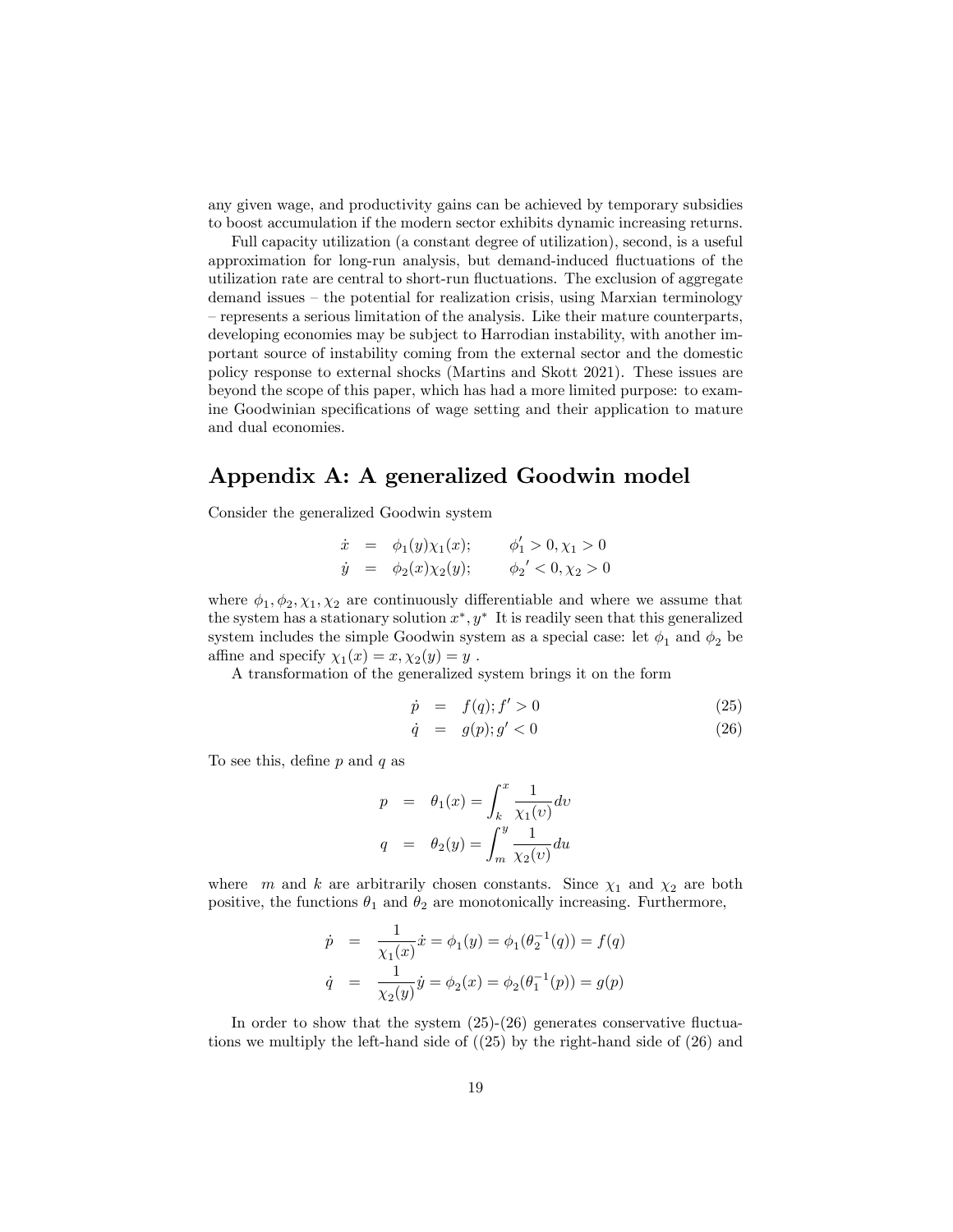the right-hand side of  $(25)$  with the left-hand side of  $(26)$  to get

$$
g(p)\dot{p} = f(q)\dot{q}
$$

or

$$
g(p)\dot{p} - f(q)\dot{q} = 0\tag{27}
$$

The variables p and q (and their derivatives) are functions of t; integrating  $(27)$ we get

$$
\int g(p)\dot{p}dt - \int f(q)\dot{q}dt = \int g(p)dp - \int f(q)dq = C \tag{28}
$$

where  $C$  is an arbitrary constant. Now define

$$
H(p(t), q(t)) = F(q) - G(p) = \int f(q) dq - \int g(p) dp \tag{29}
$$

From (27) and (28) it follows that the function H is constant,  $H(p,q) = C$ , the value of the constant being determined by the initial conditions (that is, by the initial values of  $p$  and  $q$ ). Furthermore,

$$
H_p = -G'(p) = -g(p); H_q = F'(q) = f(q)
$$
\n(30)

and

$$
H_{pp} = -g' > 0, H_{qq} = f' > 0; H_{qp} = H_{pq} = 0
$$
\n(31)

It follows that

- $\bullet$  the function  $H$  is convex
- *H* has a global minimum at the stationary equilibrium,  $(p^*, q^*) = (\theta_1(x^*), \theta_2(y^*)).$ This follows since  $H_p = H_q = 0$  holds at the equilibrium.
- starting in some initial point away from the equilibrium,  $(p, q)$  will be circling around the level curve corresponding to the constant C (which in turn is determined by the initial values  $p_0, q_0$ .

Conservative fluctuations of  $(p, q)$  around  $(p^*, q^*)$  imply conservative fluctuations of  $(x, y)$  around  $(x^*, y^*)$  Furthermore, suitable specifications of the functions  $\phi_i$  and  $\chi_i$  ensure that the equilibrium values  $x^*$  and  $y^*$  belong to the unit interval and that if the initial values  $x_0$  and  $y_0$  are in the unit interval, then all trajectories for  $(x, y)$  will remain inside the unit box. As an example, choose  $\chi_1(x) = x(1-x)$  and  $\chi_2(y) = y(1-y)$ .

## Appendix B: Induced technical change in the Goodwin model

The benchmark Goodwin model assumes a constant rate of labor saving technical change. Suppose that, instead, the rate of technical change, a, is determined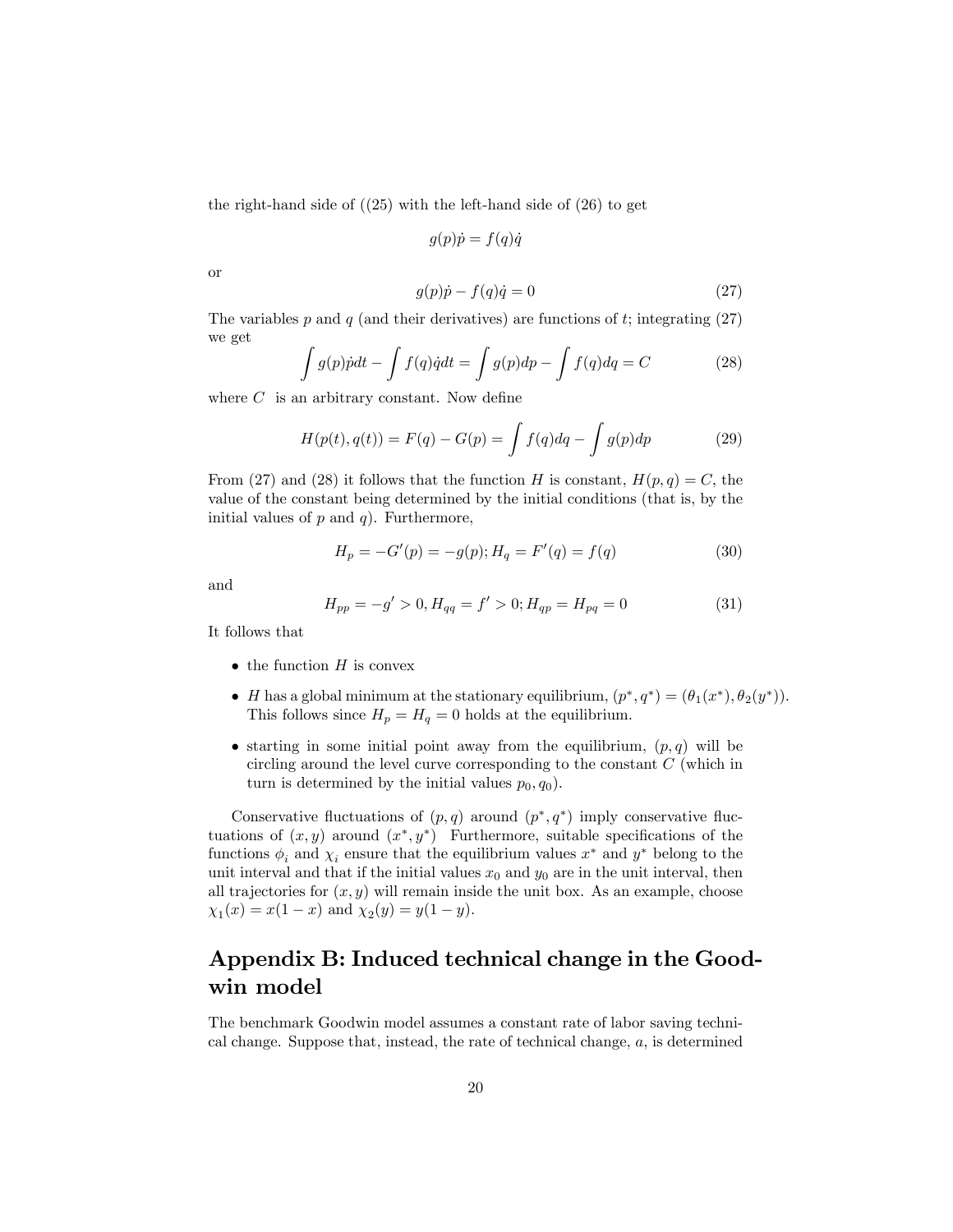by the growth rate of the modern sector, the share wages in income and the employment share of the modern sector. Formally,

$$
a = a(\hat{M}, \omega, \theta); \qquad 1 > a_{\hat{M}} > 0, a_{\omega} \ge 0, a_{\theta} \ge 0
$$

This formulation includes the Verdoorn effect  $(1 > a_{\hat{M}} > 0)$  well as the possibility that the pace of labor saving technical change may depend on share of wages  $(a_{\omega} \geq 0)$  and the tightness of the labor market  $(a_{\theta} \geq 0)$ . The endogeneity of technical change affects the qualitative dynamics; the Goodwin system now becomes

$$
\hat{\theta} = s\sigma(1-\omega) - (n_0 + a(\hat{\theta}, \omega, \theta))
$$
  

$$
\hat{\omega} = -(\gamma + a(\hat{\theta}, \omega, \theta)) + \rho\theta
$$

or

$$
\begin{array}{rcl}\n\hat{\theta} & = & \phi(\theta, \omega); \quad \phi_{\theta} \le 0, \phi_{\omega} < 0 \\
\hat{\omega} & = & \psi(\theta, \omega); \quad \psi_{\theta} \ge 0, \psi_{\omega} \ge 0\n\end{array}
$$

The local stability properties are ambiguous. Local instability, for instance, arises in the simple Verdoorn case in which labor productivity growth depends only on the accumulation rate  $(a_{\omega} = a_{\theta} = 0, a_{\hat{\theta}} > 0)$  This Verdoorn specification implies that both partials of  $\psi$  are positive,  $\psi_{\theta} > 0$  and  $\psi_{\omega} > 0$ , while  $\phi_{\omega} = 0$ . Thus, both the trace and determinant of the Jacobian become unambiguously positive. Without the Verdoorn effect  $-a_{\hat{\theta}} = 0$  – and with a weak effect of  $\omega$ on productivity growth, by contrast, the stationary point is locally stable: the determinant will be positive and the trace negative.

## References

- [1] Akerlof, George A. (1982) "Labor Contracts as Partial Gift Exchange". Quarterly Journal of Economics 97:543-569.
- [2] Akerlof, G.A., Yellen, J.L.  $(1990)$ "The fair wage-effort hypothesis and unemployment". Quarterly Journal of Economics 105, 254-283.
- [3] Barrales-Ruiz, J, Mendieta-Muñoz, I., Rada, C., Tavani, D. and Von Arnim, R. (2021) "The distributive cycle: Evidence and current debates". Journal of Economic Surveys, DOI: 10.1111/joes.12432
- [4] Basu, D. and Budhiraja, M. (2021) "What to make of the Kaldor-Verdoorn law?" Cambridge Journal of Economics,  $45(6)$ , pp. 1243–1268.
- [5] Bewley, T.F. (1999) Why wages don't fall during a recession. Cambridge MA: Harvard University Press.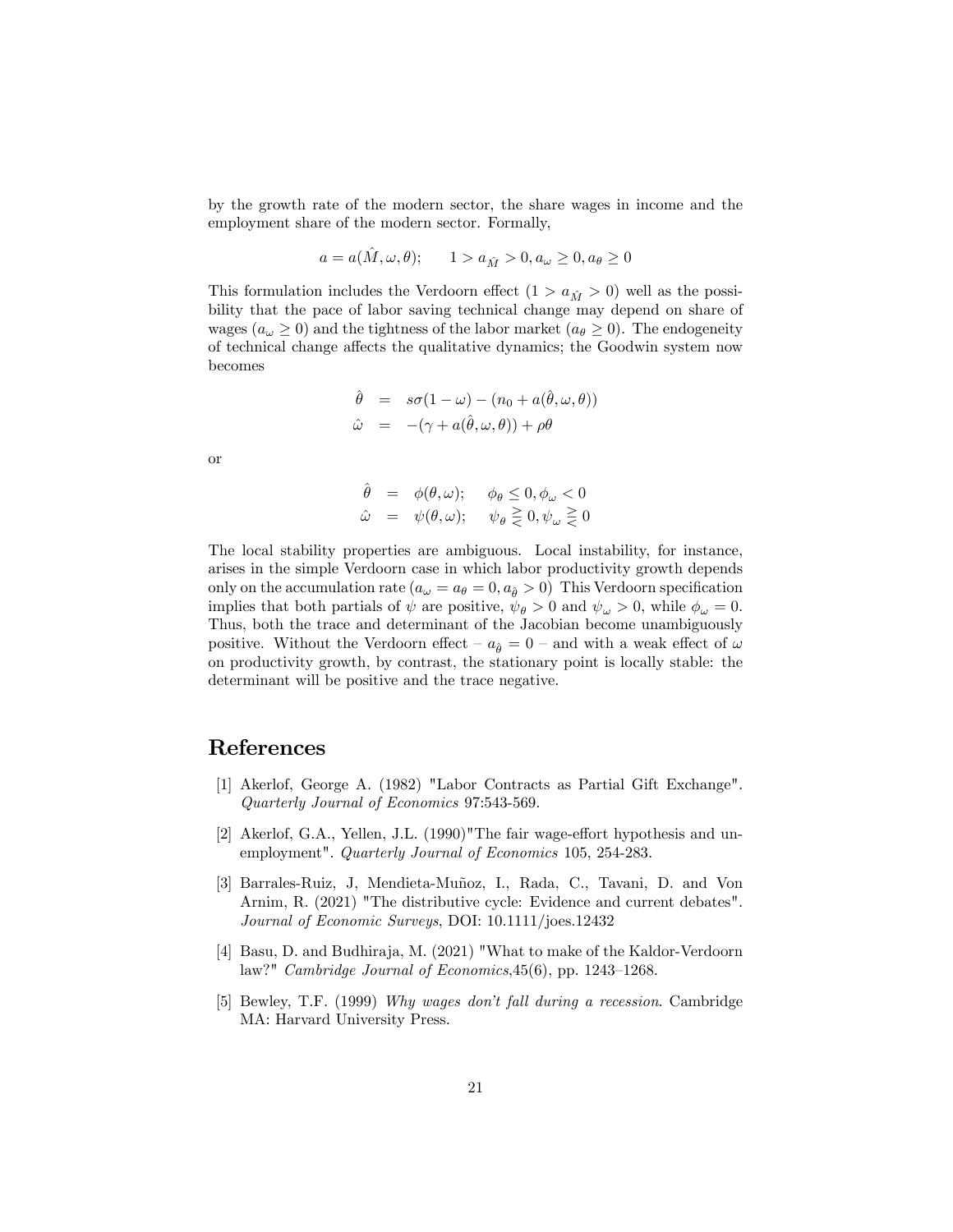- [6] Chiarella, C. and Flaschel, P. (2000) The dynamics of Keynesian monetary growth: Macrofoundations. Cambridge: Cambridge University Press.
- [7] Cohen, A. and Harcourt, G.C. (2003) "Whatever happened to the Cambridge capital controversies?" Journal of Economic Perspectives, 17(1), pp. 199-214.
- [8] Felipe, J. and Fisher, F.M. (2003) "Aggregation in production functions: what applied economists should know". Metroeconomica, 54, pp. 208-62.
- [9] Felipe, J. and McCombie, J. (2009) "On accounting identities, simulation experiments and aggregate production functions: a cautionary tale for (neoclassical) growth theorists". In M. Setterfield (ed.) Handbook of Alternative Theories of Economic Growth, Cheltenham: Edward Elgar.
- [10] Fisher F. M. (1971) "Aggregate production functions and the explanation of wages: a simulation experiment". Review of Economics and Statistics, 53 (4), pp.  $305-25$ .
- [11] Goodwin, R. (1967) "A growth cycle". In C.H. Feinstein (ed.) Socialism, capitalism and growth. Cambridge: Cambridge University Press.
- [12] Harcourt G. C. (1972) Some Cambridge Controversies in the Theory of Capital. Cambridge: Cambridge University Press.
- [13] Harcourt, G.C. and Laing, N.F. (eds) (1971) Capital and Growth. Harmondswirth: Penguin.
- [14] Hicks, J. (1975) The crisis in Keynesian economics. Blackwell, Oxford.
- [15] Kahneman, D. Knetsch, J.L., Thaler, R. (1986) "Fairness as a constraint on profit seeking: entitlements in the market". American Economic Review 76, 728-741.
- [16] Kaldor, N. (1955-56) "Alternative theories of distribution". Review of Economic Studies, 23, pp.83-100
- [17] Kaldor, N. (1966) Causes of the Slow Rate of Economic Growth of the UK. Cambridge, UK: Cambridge University Press
- [18] Keynes, J.M. (1936) The General Theory of Employment, Interest and Money, Macmillan.
- [19] La Porta, R. and Shleifer, A. (2014) "Informality and development". Journal of Economic Perspectives, 28(3), pp. 109-126.
- [20] Martins, G.K. and Skott, P. (2021) "Macroeconomic policy, inflation and deindustrialization in a dual economy". Industrial and Corporate Change, 30(2), 2021 pp. 409-444.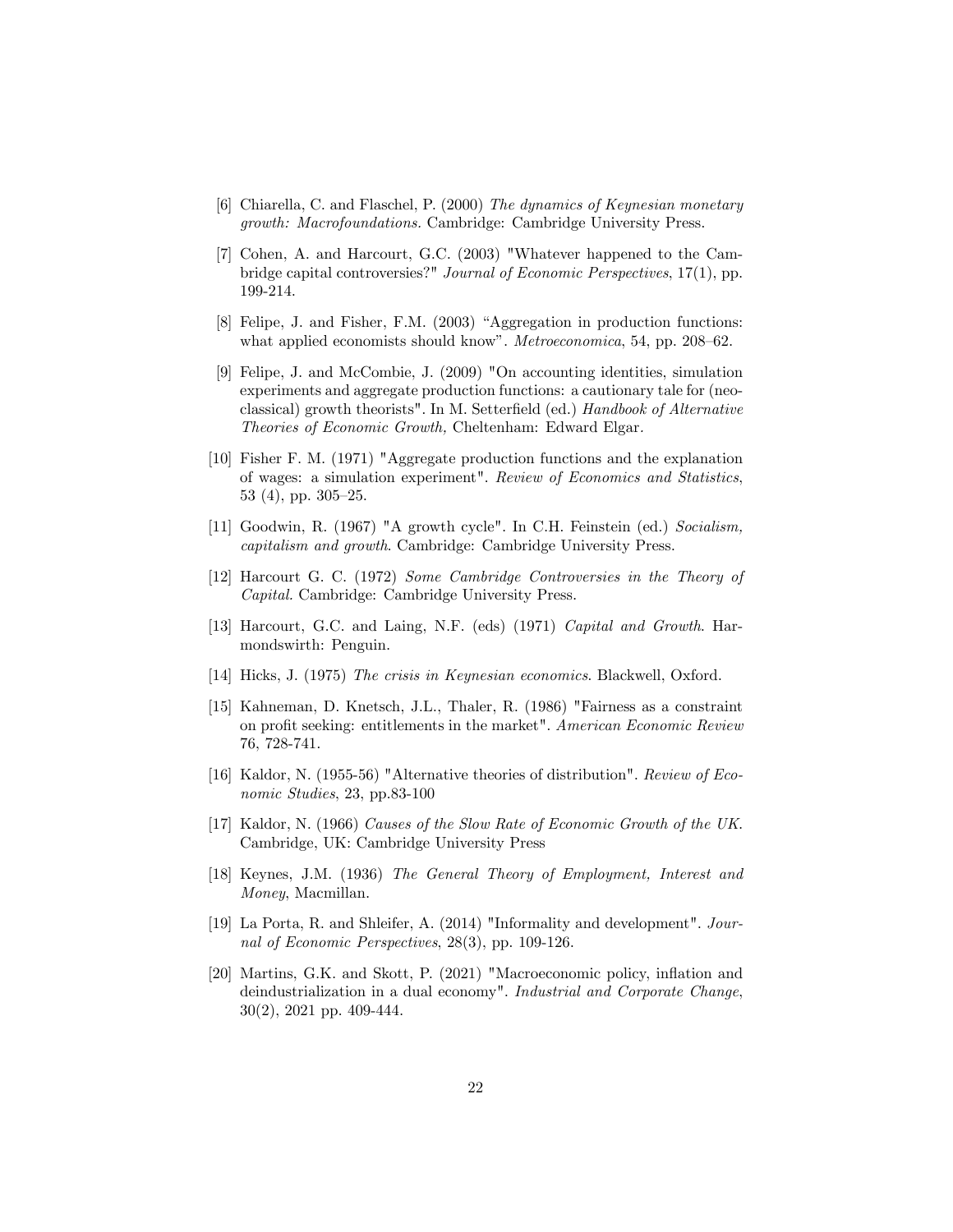- [21] Marx, K. (1867 [1906]). Capital. A Critique of Political Economy, vol. 1. The Modern Library, New York.
- [22] Mendieta-Muñoz, I., Rada, C. and Von Arnim, R. (2021) "The decline of the US labor share across sectors". Review of Income and Wealth 67 (3), 732-758.
- [23] Ros, J. (2013) Rethinking economic development, growth and institutions. Oxford University Press.
- [24] Rowthorn, R. (1977). "Conflict, Inflation and Money". Cambridge Journal of Economics, 1, pp. 215-39.
- [25] Rowthorn, R. E. (1979). "A note on Verdoorn's law". *Economic Journal*, 89, pp. 131-3
- [26] Samuelson P. (1966) "A summing up". Quarterly Journal of Economics, 80 (4), pp. 568–83.
- [27] Shafir, E., Diamond, P., Tversky, A. (1997) "Money illusion". *Quarterly* Journal of Economics 112, 341-374.
- [28] Shaikh A. (1974) "Laws of production and laws of algebra: the humbug production function". Review of Economics and Statistics, 56 (61), pp.  $115 - 20.$
- [29] Skott, P. (1989). Effective demand, class struggle and cyclical growth. International Economic Review,  $30(1)$ , pp.  $231-247$ .
- [30] Skott, P. (1999) "Kaldor's growth laws and the principle of cumulative causation". In M. Setterfield (ed.) Growth, Employment and inflation, Macmillan.
- [31] Skott, P. (2005) "Fairness as a source of hysteresis in employment and relative wages". Journal of Economic Behavior and Organization, 57, pp. 305-331.
- [32] Skott, P. (2015) "Growth cycles and price flexibility". Review of Keynesian Economics, 3(3), pp. 374-386.
- [33] Skott, P. (2022) Structuralist and behavioral macroeconomics. Cambridge: Cambridge University Press, forthcoming.
- [34] Skott, P. and Zipperer, B. (2012)."An empirical evaluation of three post-Keynesian models". Intervention - European Journal of Economics and Economic Policies,  $9(2)$ , pp. 277–308.
- [35] Solow R. (1956) "A contribution to the theory of economic growth". Quarterly Journal of Economics, 70, pp.  $65-94$ .